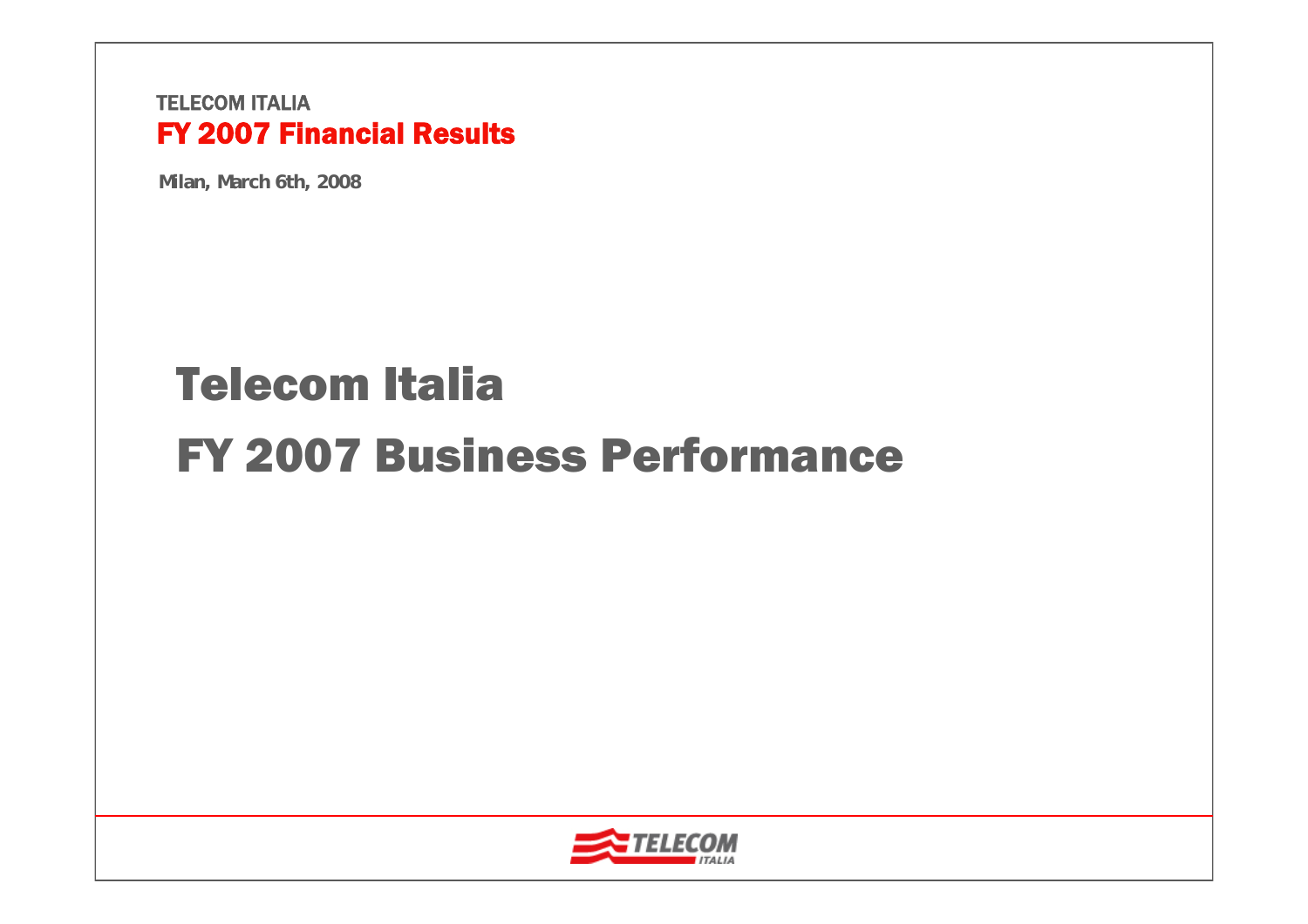## Agenda

FY 2007 business performance:

- Domestic
- European BroadBand
- **▶TIM Brasil**
- ▶ Appendix

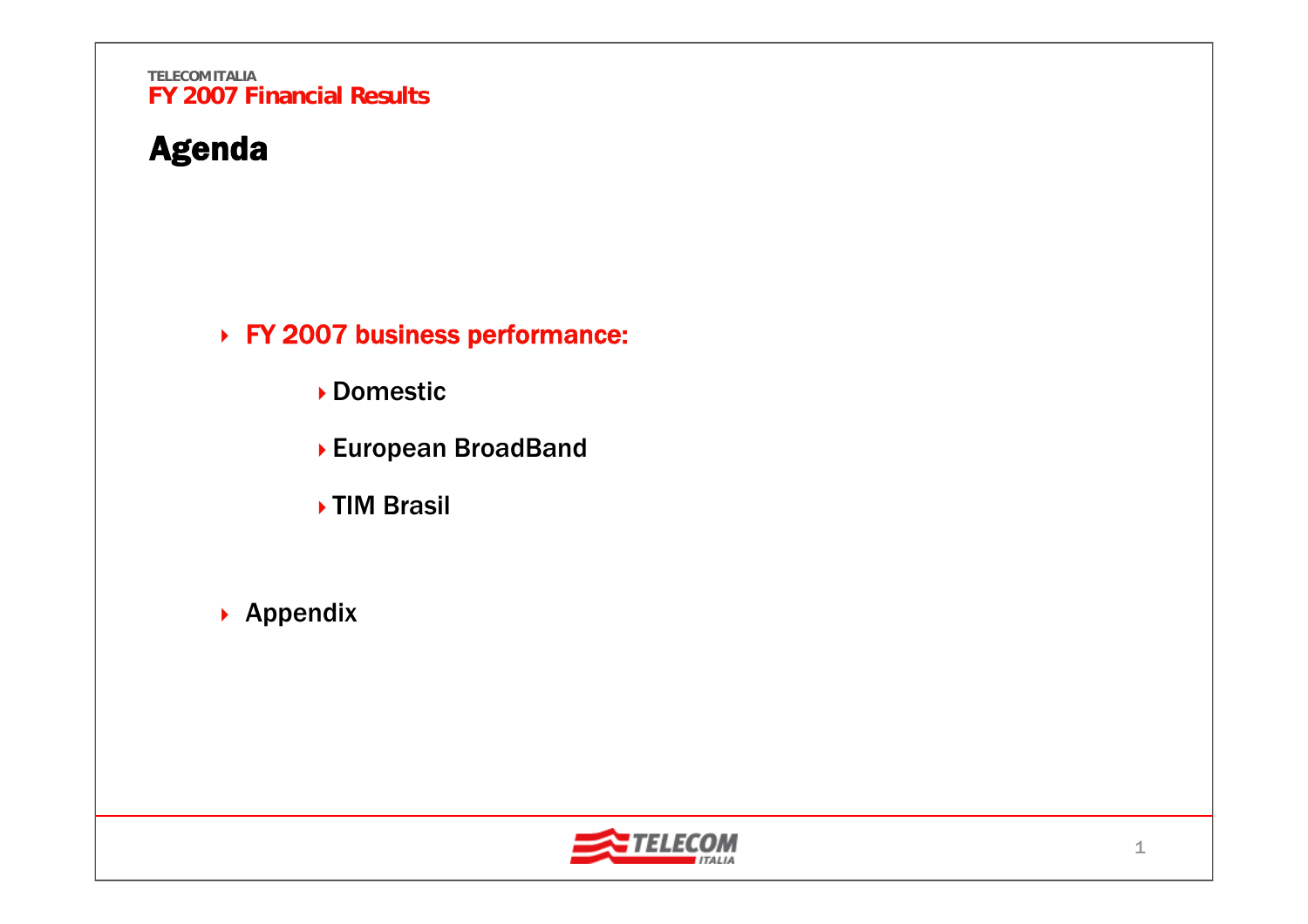### Main Results

*Excl. NGN\**

| € MIn, %                                              |                           |                            | <b>Reported Data</b>           |                               |                           |                            |                                |                               |                    |
|-------------------------------------------------------|---------------------------|----------------------------|--------------------------------|-------------------------------|---------------------------|----------------------------|--------------------------------|-------------------------------|--------------------|
|                                                       | 2007                      | 2006                       | $\triangle$ Abs                | $\Delta$ %                    | 2007                      | 2006                       | $\triangle$ Abs                | $\Delta$ %                    |                    |
| <b>TI Group</b>                                       |                           |                            |                                |                               |                           |                            |                                |                               |                    |
| <b>Revenues</b>                                       | 31,290                    | 31,275                     | $+15$                          | 0.0%                          | 31,322                    | 31,732                     | $-410$                         | $-1.3%$                       | $+0.1%$            |
| <b>EBITDA</b><br>% EBITDA Margin                      | 11,617<br>37.1%           | 12,850<br>41.1%            | $-1,233$<br>$-4.0 p.p.$        | $-9.6%$                       | 12,413<br>39.6%           | 13,140<br>41.4%            | $-727$<br>$-1.8 p.p.$          | $-5.5%$                       |                    |
| <b>Domestic</b>                                       |                           |                            |                                |                               |                           |                            |                                |                               |                    |
| <b>Revenues</b><br><b>Fixed</b><br><b>Mobile</b>      | 24,220<br>15,727<br>9,922 | 25,785<br>16,988<br>10,210 | $-1,565$<br>$-1,261$<br>$-288$ | $-6.1%$<br>$-7.4%$<br>$-2.8%$ | 24,252<br>15,703<br>9,978 | 25,751<br>16,954<br>10,210 | $-1.499$<br>$-1,251$<br>$-232$ | $-5.8%$<br>$-7.4%$<br>$-2.3%$ | $-4.2%$<br>$-4.9%$ |
| <b>EBITDA</b><br>% EBITDA Margin                      | 10,174<br>42.0%           | 11,893<br>46.1%            | $-1,719$<br>$-4.1 p.p.$        | $-14.5%$                      | 10,939<br>45.1%           | 12,079<br>46.9%            | $-1.140$<br>$-1.8 p.p.$        | $-9.4%$                       |                    |
| <b>European BroadBand</b><br><b>Revenues</b>          | 1,545                     | 915                        | $+630$                         | +68.9%                        | 1,545                     | 1,299                      |                                | +246 +18.9%                   |                    |
| <b>EBITDA</b><br>% EBITDA Margin<br><b>TIM Brasil</b> | 246<br>15.9%              | 81<br>8.9%                 | $+165$<br>$+7.0 p.p.$          | +203.7%                       | 250<br>16.2%              | 132<br>10.2%               | +6.0 p.p.                      | $+118$ $+89.4\%$              |                    |
| <b>Revenues</b>                                       | 4,990                     | 3,964                      | $+1,026$                       |                               | 4,990                     | 4,091                      |                                | +899 +22.7%                   |                    |
| <b>EBITDA</b><br>% EBITDA Margin                      | 1,207<br>24.2%            | 950<br>24.0%               | $+257$<br>$+0.2 p.p.$          |                               | 1,207<br>24.2%            | 985<br>24.1%               | +0.1 p.p.                      | +222 +23.3%                   |                    |

\* Excluding change in accounting for Non Geographic Numbers (-442 mln € in 2006). In accordance with AGCOM deliberation 417/06/CONS, starting January 1st 2007, Telecom Italia invoices *services rendered by OLO on NGN while does not assume credit risks. These services, since January 1st are thus no longer recorded for as revenues and costs in Telecom Italia accounts.*

*\*\* Including business exceptional items (see chart "Domestic: Main Results – Organic Trend FY '07" in Appendix)*

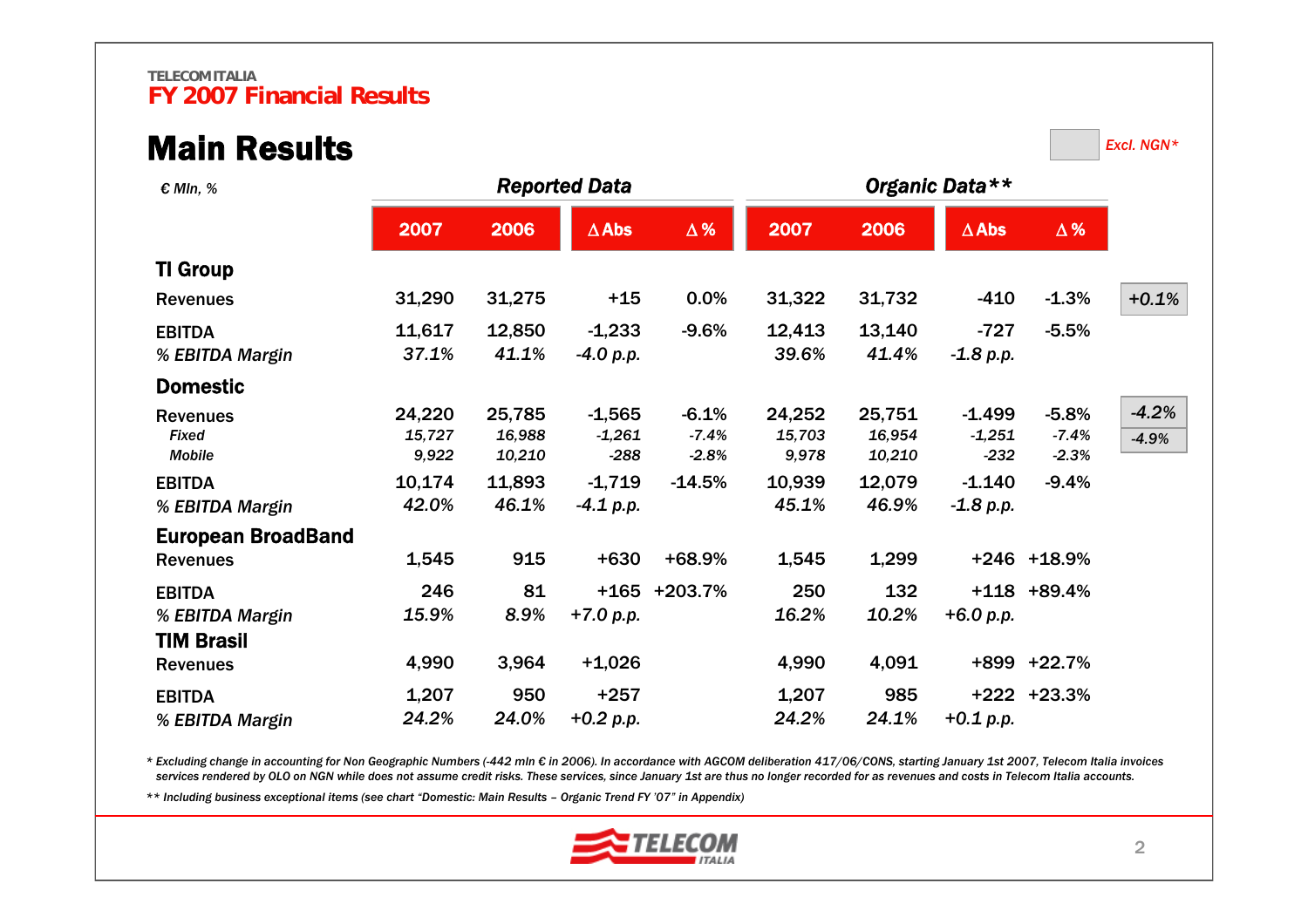## FY2007 Results and targets fulfillment

| € MIn, %                                    | 2007<br>△ % YoY Organic* |             | 2007<br><b>Organic Target</b> |                                             |
|---------------------------------------------|--------------------------|-------------|-------------------------------|---------------------------------------------|
| <b>TI Group</b>                             |                          | Excl. NGN** |                               |                                             |
| <b>Revenues</b>                             | $-1.3%$                  | $+0.1%$     | $+1\%/+2\%$                   |                                             |
| % EBITDA Margin                             | $-1.8$ pp                |             | $-2.5/-2.0$ pp                |                                             |
| <b>Domestic</b>                             |                          | Excl. NGN** |                               |                                             |
| <b>Revenues</b>                             | $-5.8%$                  | $-4.2%$     | $-3.5\%/ -2.5\%$              |                                             |
| <b>Fixed</b>                                | $-7.4%$                  | $-4.9%$     | $-3.5\%/ -2.5\%$              |                                             |
| <b>Mobile</b>                               | $-2.3%$                  |             | $-3.0\%/ -2.0\%$              |                                             |
| % EBITDA Margin                             | $-1.8$ pp                |             | $-2.0/-1.5$ pp                |                                             |
| <b>European BroadBand (reported values)</b> |                          |             |                               |                                             |
| Revenues (abs)                              | 1,55 Bln €               |             | $~\sim$ 1,6 Bln €             |                                             |
| % EBITDA Margin (abs)                       | 15.9%                    |             | >14%                          |                                             |
| <b>TIM Brasil</b>                           |                          |             |                               |                                             |
| <b>Revenues</b>                             | $+22.7%$                 |             | >15%                          | ▶ +14.8% net of Bill&Keep<br>vs >10% Target |
| % EBITDA Margin (abs)                       | 24.2%                    |             | $~23\%$                       |                                             |
|                                             |                          |             |                               |                                             |

*\* Including business exceptional items (see chart "Domestic: Main Results – Organic Trend FY '07" in Appendix)*

\*\* Excluding change in accounting for Non Geographic Numbers (-442 mln € in 2006). In accordance with AGCOM deliberation 417/06/CONS, starting January 1st 2007, Telecom Italia invoices *services rendered by OLO on NGN while does not assume credit risks. These services, since January 1st are thus no longer recorded for as revenues and costs in Telecom Italia accounts.*

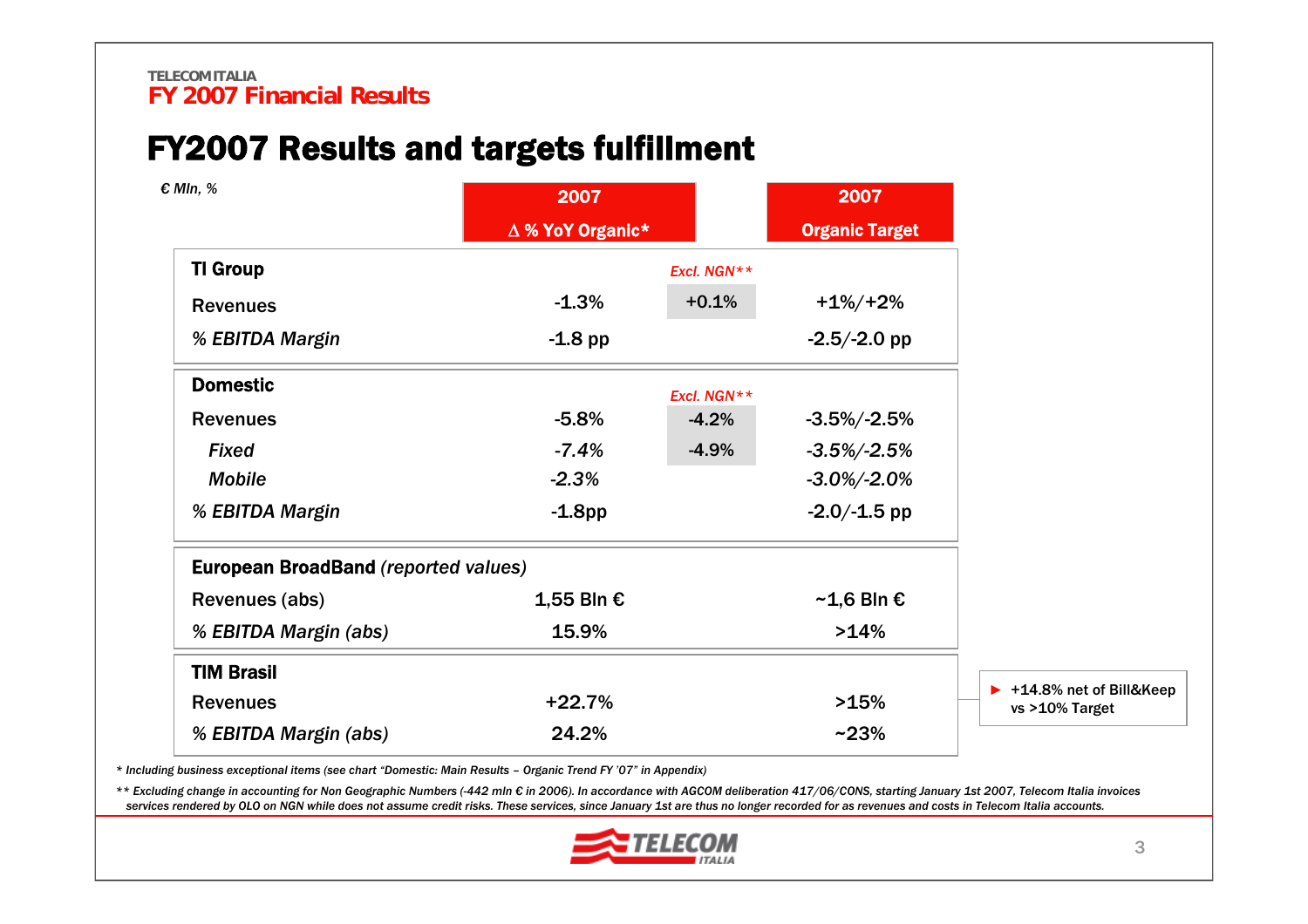## Discontinuities impact on TI Group performance

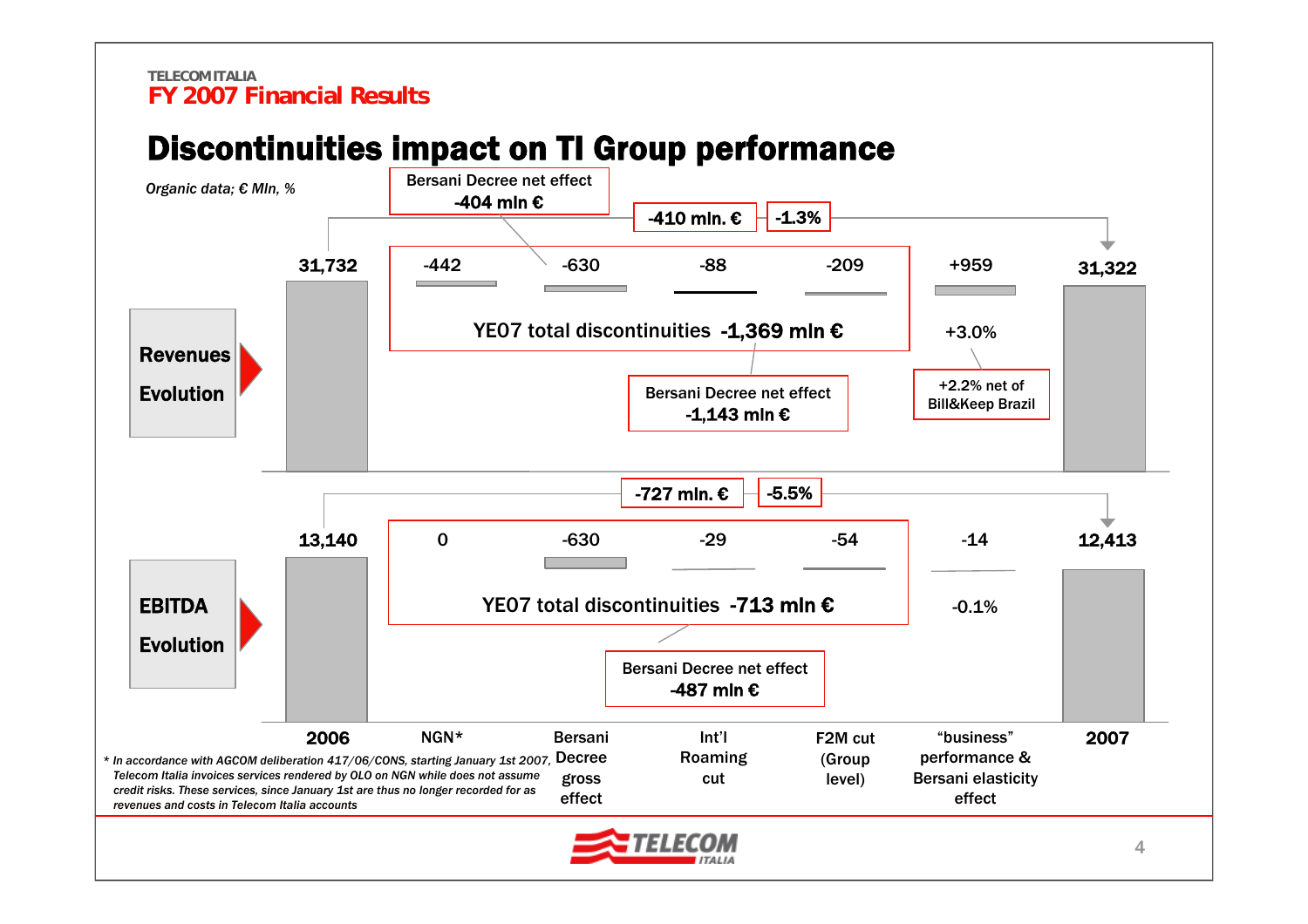## Agenda

FY 2007 business performance:

- Domestic
- European BroadBand
- **▶TIM Brasil**
- ▶ Appendix

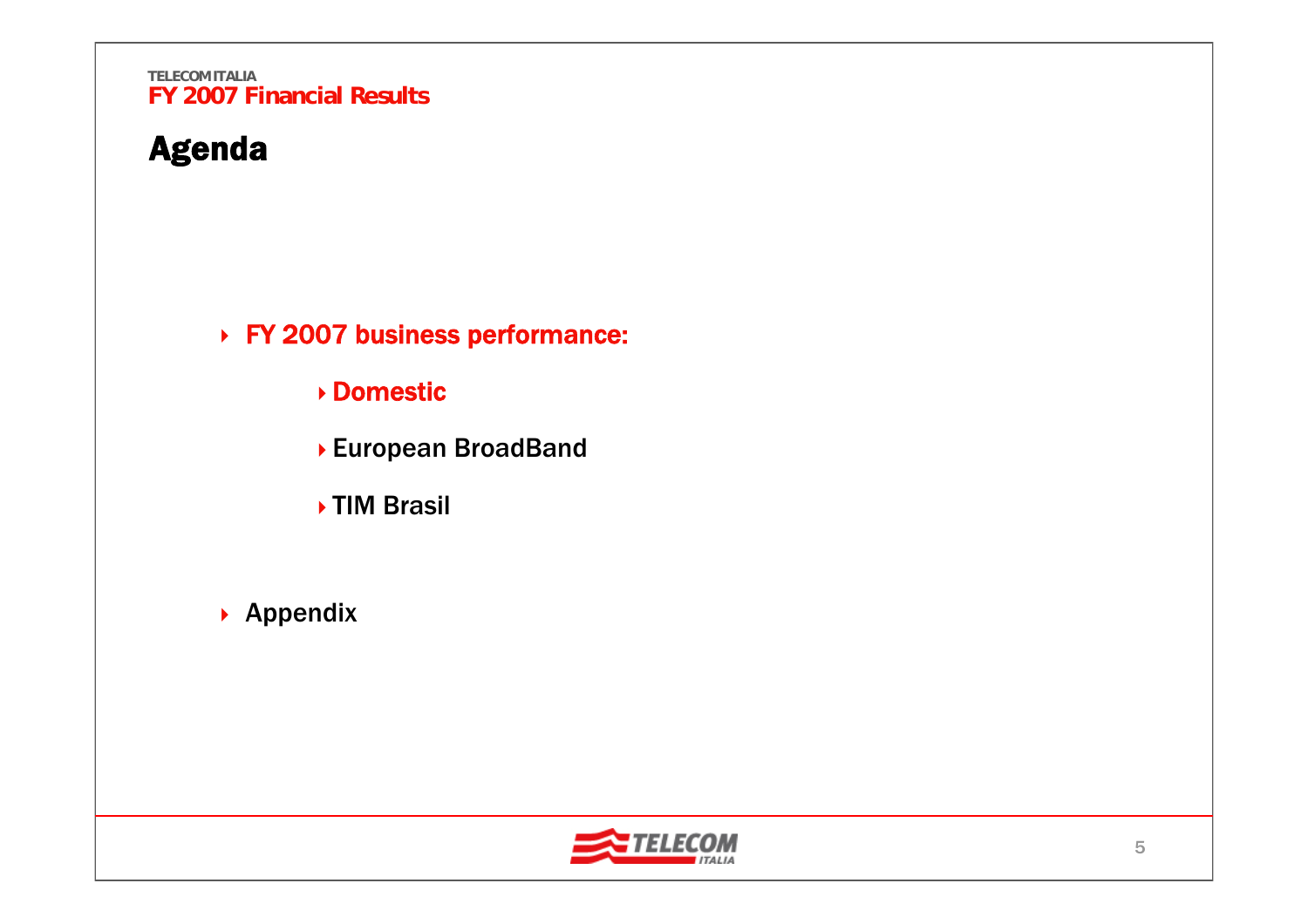### Domestic: Main Results FY 2007 vs FY 2006

| $\epsilon$ Mln, %                                    |                           |                            | <b>Reported Data</b>           |                               |                           |                            |                                |                                |                                                                                   |  |
|------------------------------------------------------|---------------------------|----------------------------|--------------------------------|-------------------------------|---------------------------|----------------------------|--------------------------------|--------------------------------|-----------------------------------------------------------------------------------|--|
|                                                      | 2007                      | 2006                       | $\Delta$ Abs                   | $\Delta\%$                    | 2007                      | 2006                       | $\Delta$ Abs                   | $\Delta$ %                     | -4.2% excluding<br>change in                                                      |  |
| <b>Revenues</b><br>of which fixed<br>of which mobile | 24,220<br>15,727<br>9,922 | 25,785<br>16,988<br>10,210 | $-1,565$<br>$-1,261$<br>$-288$ | $-6.1%$<br>$-7.4%$<br>$-2.8%$ | 24,252<br>15,703<br>9,978 | 25,751<br>16,954<br>10,210 | $-1,499$<br>$-1,251$<br>$-232$ | $-5.8%$<br>$-7.4\%$<br>$-2.3%$ | accounting for<br><b>Non Geographic</b><br>Numbers**<br>$(-442$ mln € in<br>2006) |  |
| <b>EBITDA</b>                                        | 10,174                    | 11,893                     | $-1,719$                       | $-14.5%$                      | 10,939                    | 12,079                     | $-1,140$                       | $-9.4%$                        | -4.9% excluding<br>change in                                                      |  |
| % on revenues                                        | 42.0%                     | 46.1%                      | $-4.1$ p.p.                    |                               | 45.1%                     | 46.9%                      | $-1.8 p.p.$                    |                                | accounting for<br><b>Non Geographic</b><br>Numbers**                              |  |
| <b>EBIT</b>                                          | 5,751                     | 7,676                      |                                | $-1.925 -25.1%$               | 6,502                     | 7,755                      | $-1,253$                       | $-16.2%$                       | $(-442$ mln € in<br>2006)                                                         |  |
| % on revenues                                        | 23.7%                     | 29.8%                      | $-6.1$ p.p.                    |                               | 26.8%                     | 30.1%                      | $-3.3 p.p.$                    |                                |                                                                                   |  |
| <b>CAPEX</b>                                         | 4,064                     | 3,894                      | $+170$                         | $+4.4%$                       |                           |                            |                                |                                |                                                                                   |  |
| % on revenues                                        | 16.8%                     | 15.1%                      | 1.7 p.p.                       |                               |                           |                            |                                |                                |                                                                                   |  |

*\* Including business exceptional items (see chart "Domestic: Main Results – Organic Trend FY '07" in Appendix)*

*\*\* In accordance with AGCOM deliberation 417/06/CONS, starting January 1st 2007, Telecom Italia invoices services rendered by OLO on NGN while does not assume credit risks. These services, since January 1st are thus no longer recorded for as revenues and costs in Telecom Italia accounts*

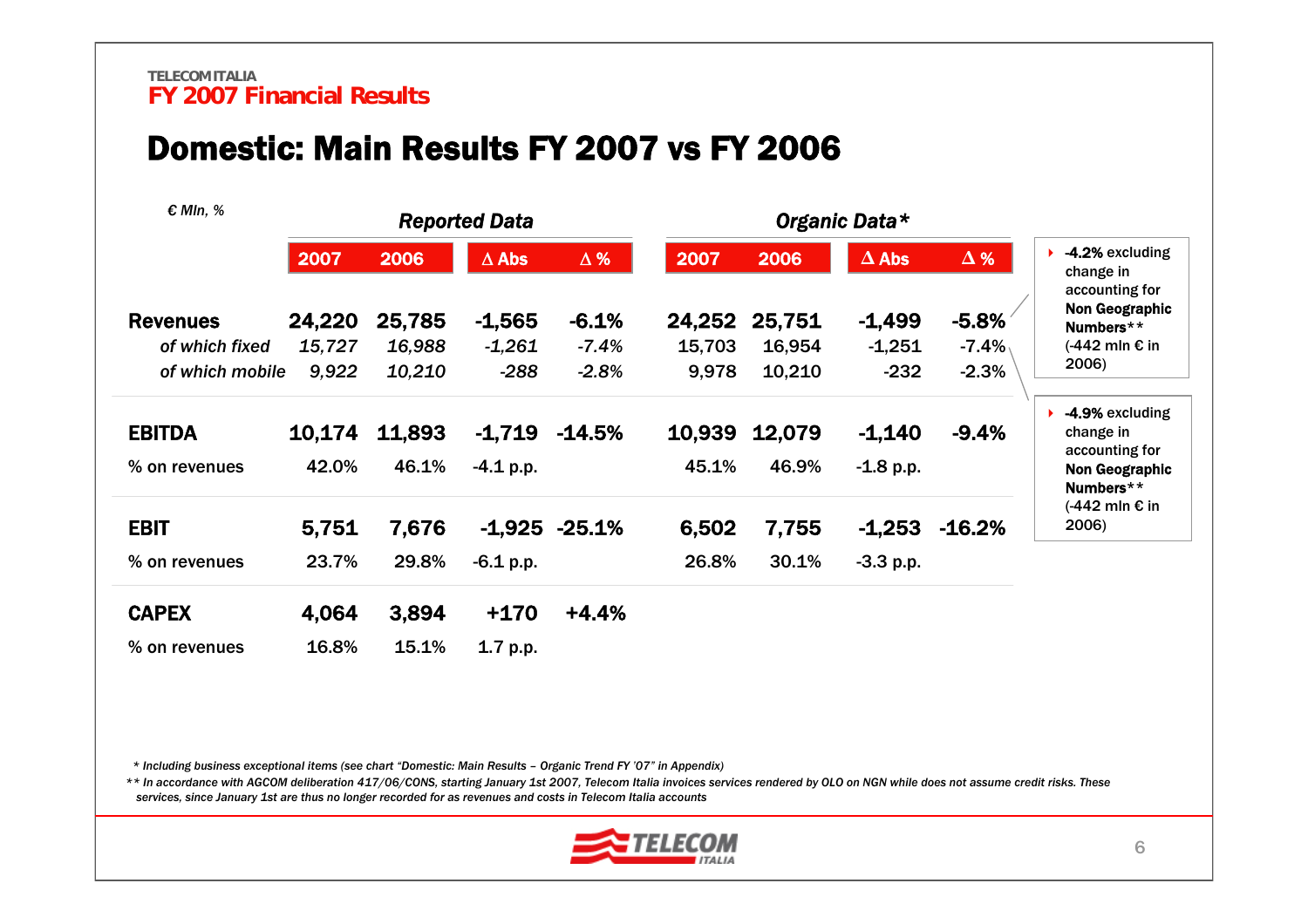## Agenda

### FY 2007 business performance:

- Domestic
	- Fixed business performance
	- Mobile business performance
	- ▶ Cost Analysis
- European BroadBand
- ▶ TIM Brasil
- ▶ Appendix

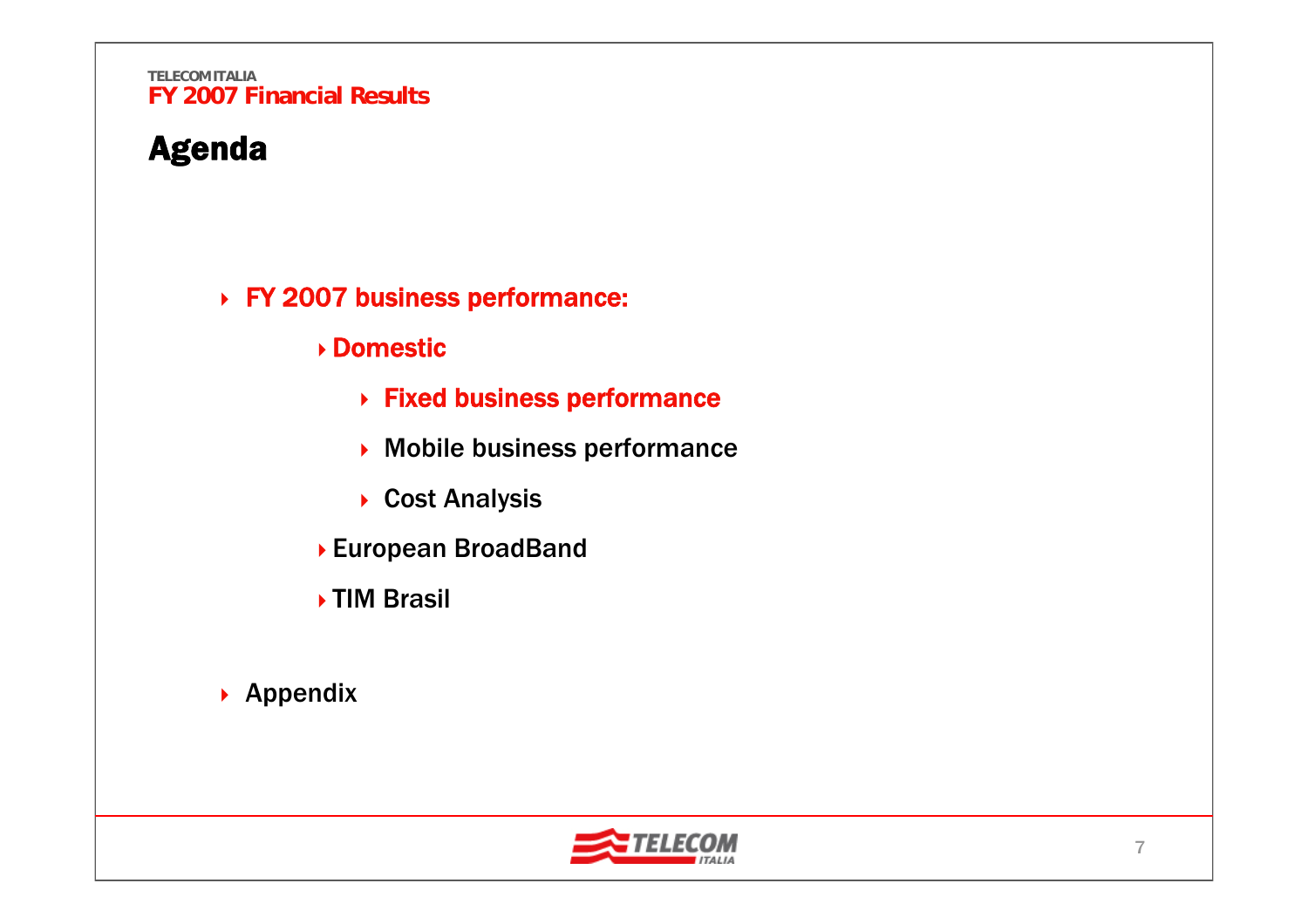### Domestic fixed: Revenue analysis



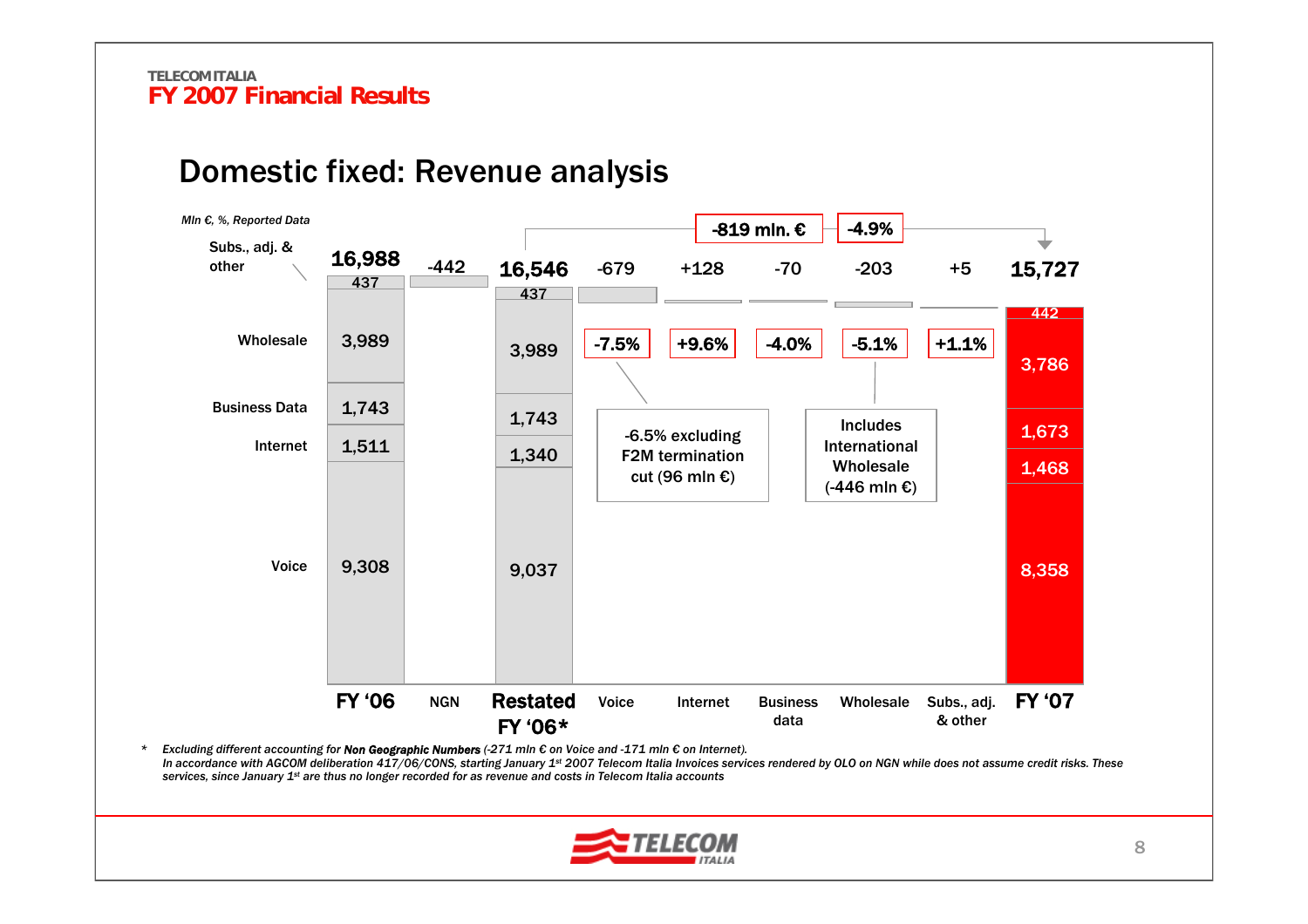### Domestic fixed: Voice revenue

*Mln €, %, Reported Data*



\* Restated figures, excluding different accounting for Non Geographic Numbers (-271 mln €: -34 mln € on Traffic and -237 mln € on Voice VAS)

*\*\* Including Payphone Services*

*\*\*\* Of which* Δ *F2M termination cut -2.5%*

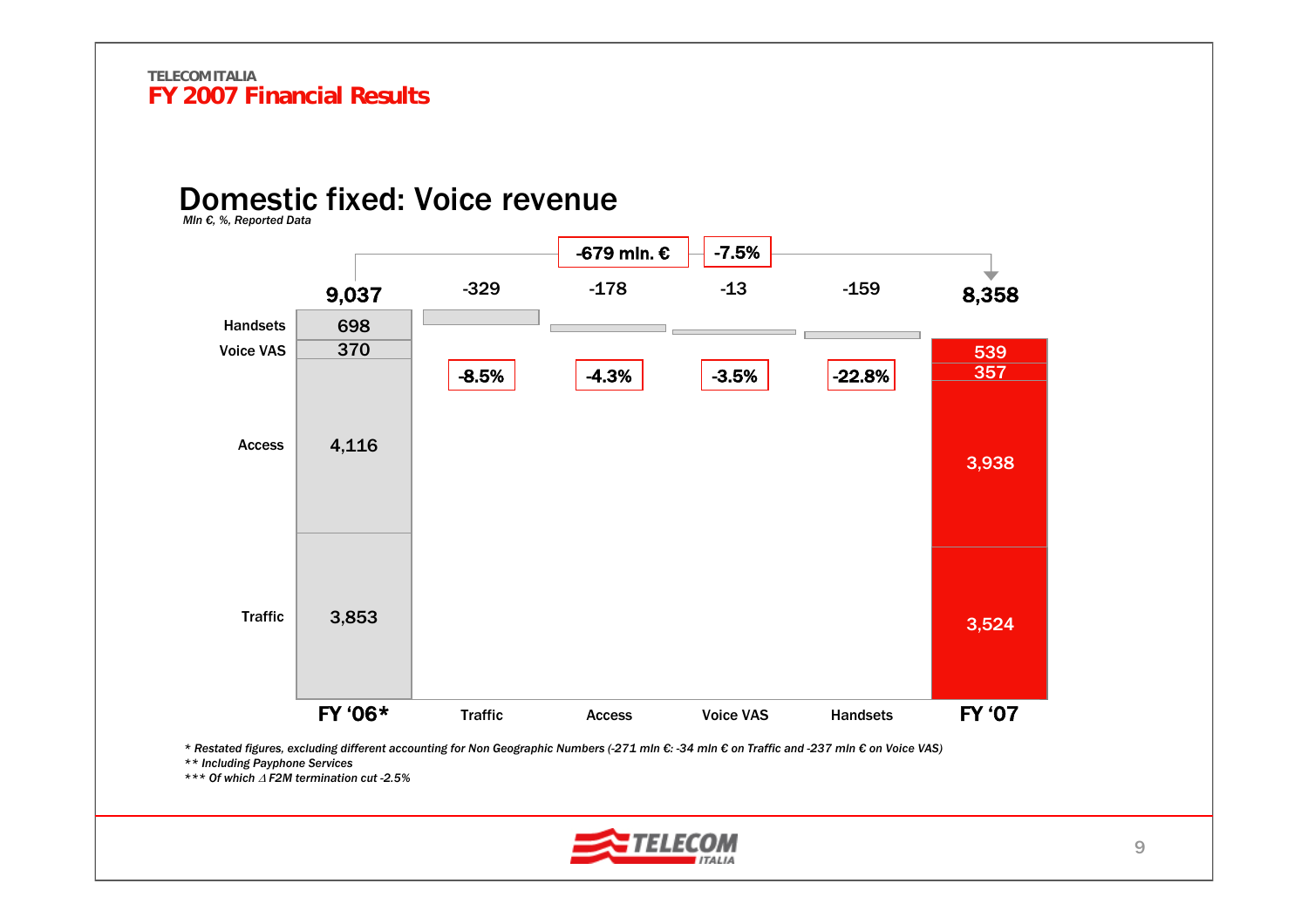### Domestic fixed: Traffic and access performance



### Telecom Italia voice flat offers penetration



*% Voice Flat/Semi-Flat offers on Total access*



## Telecom Italia traffic and MS *Bln minutes*



### Telecom Italia traditional access and MS





*Source: Company Data, Analyst Estimates, NRA*

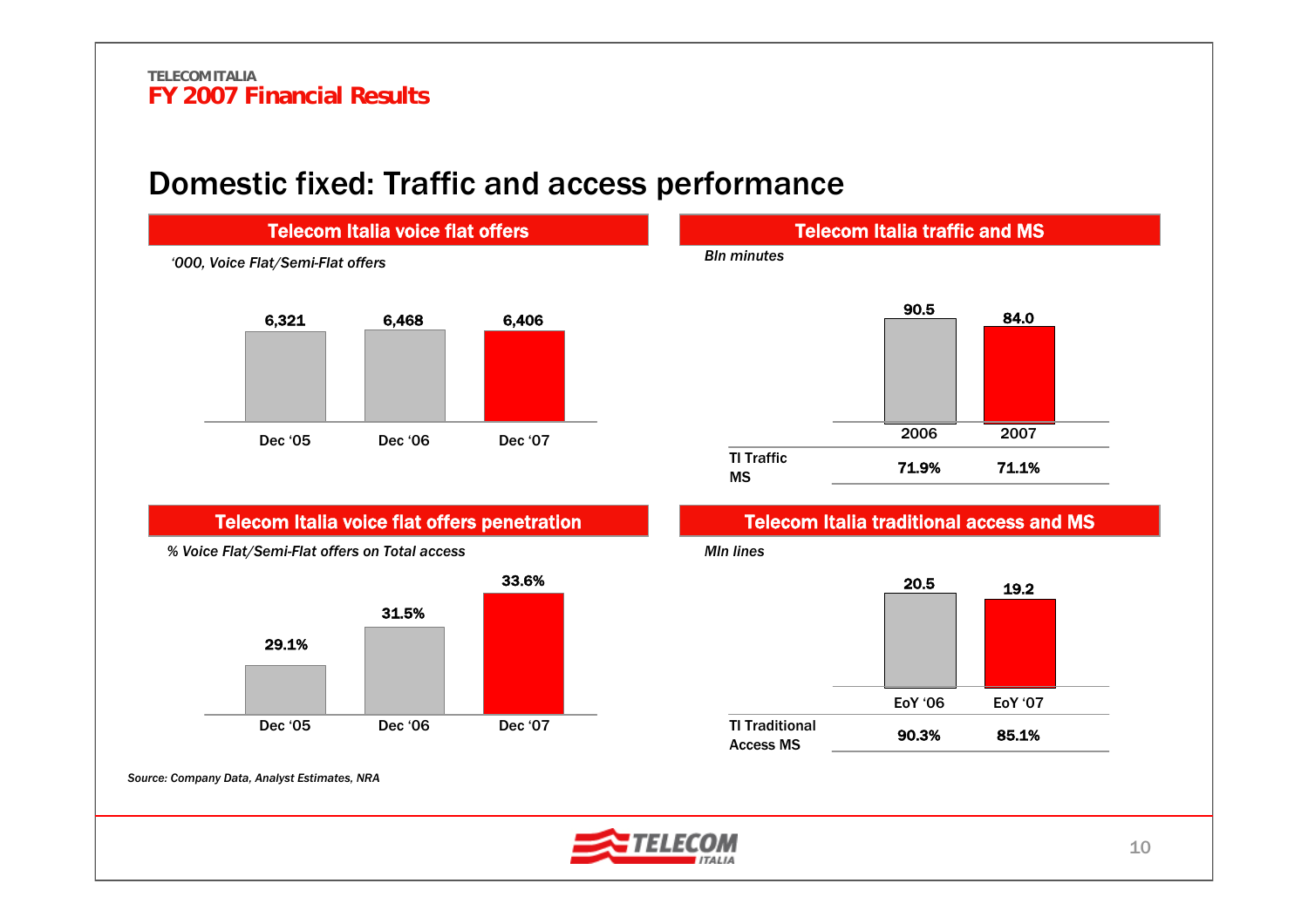## Domestic Fixed: Internet revenue

*Mln €, %, Reported Data*

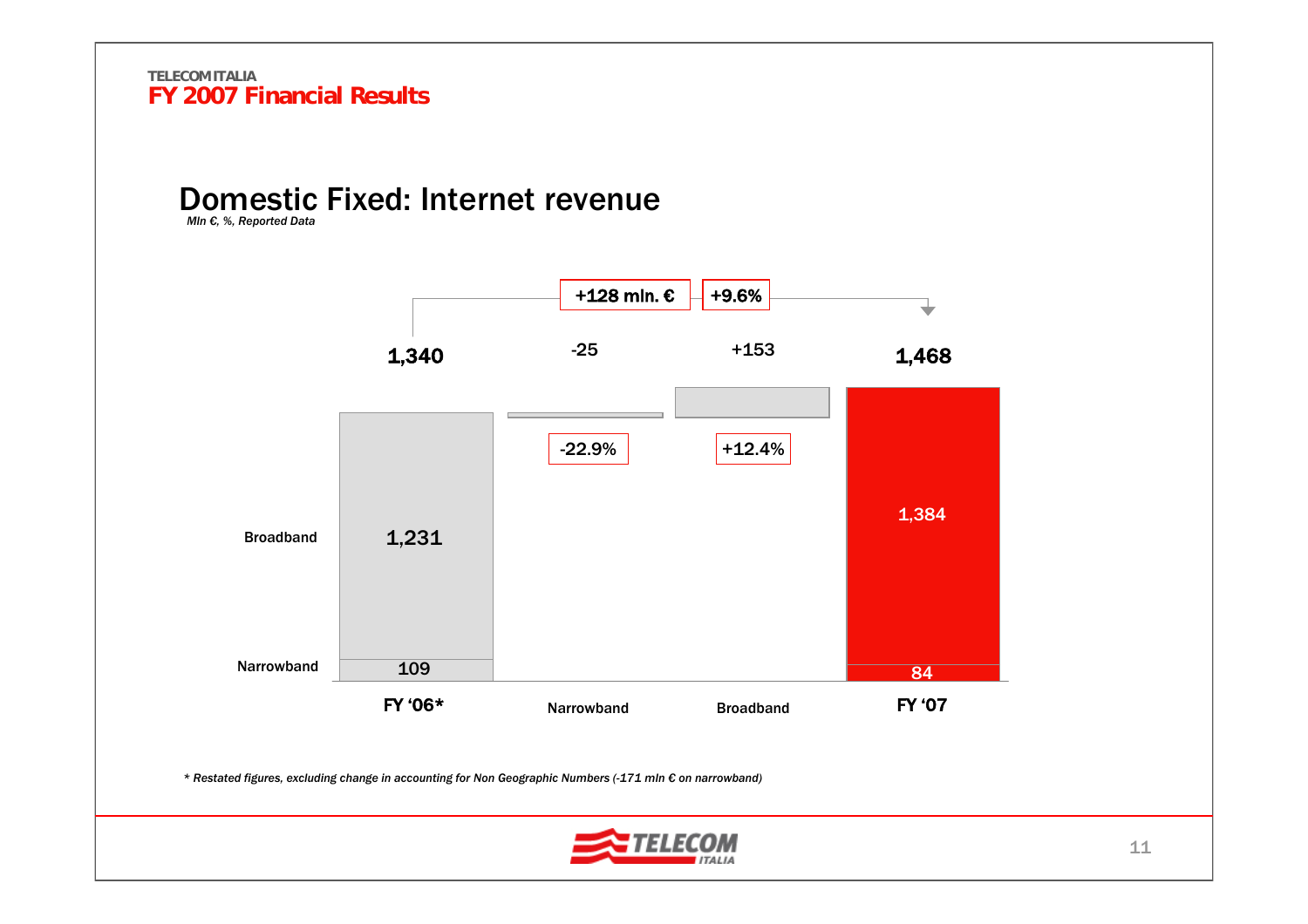### Domestic fixed: Broadband portfolio evolution

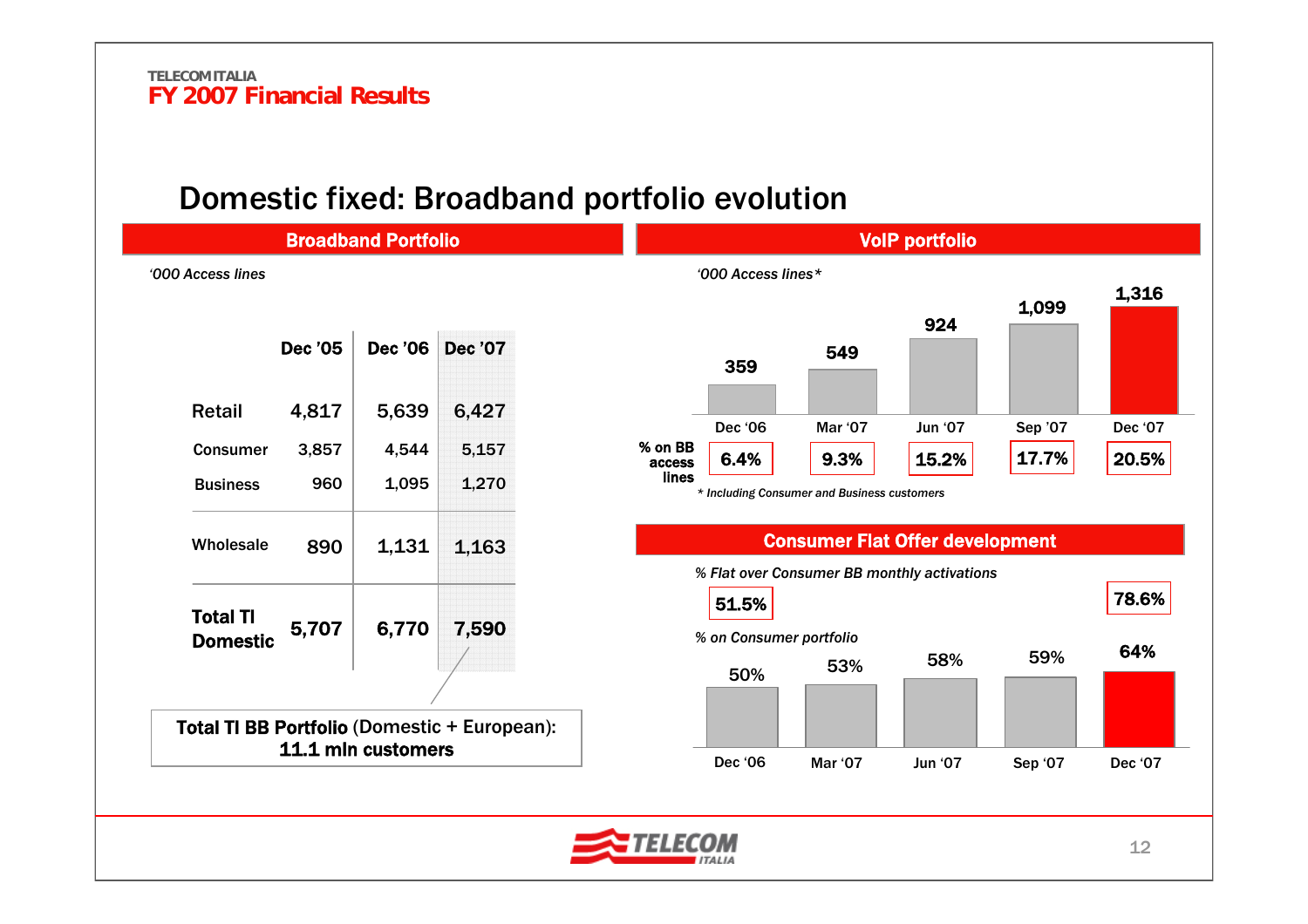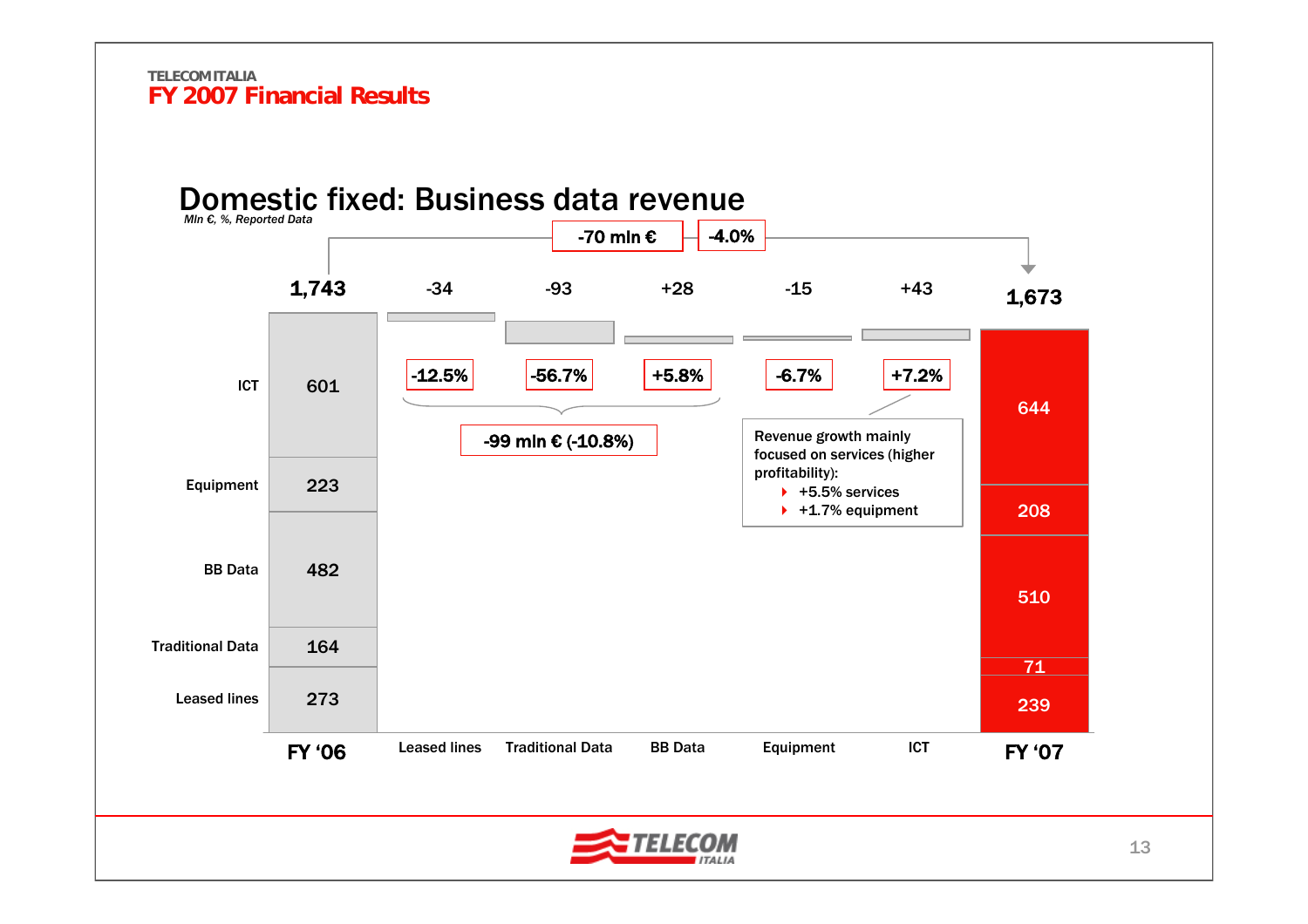## Agenda

### FY 2007 business performance:

### Domestic

- ▶ Fixed business performance
- Mobile business performance
- ▶ Costs Analysis
- European BroadBand
- ▶ TIM Brasil
- ▶ Appendix

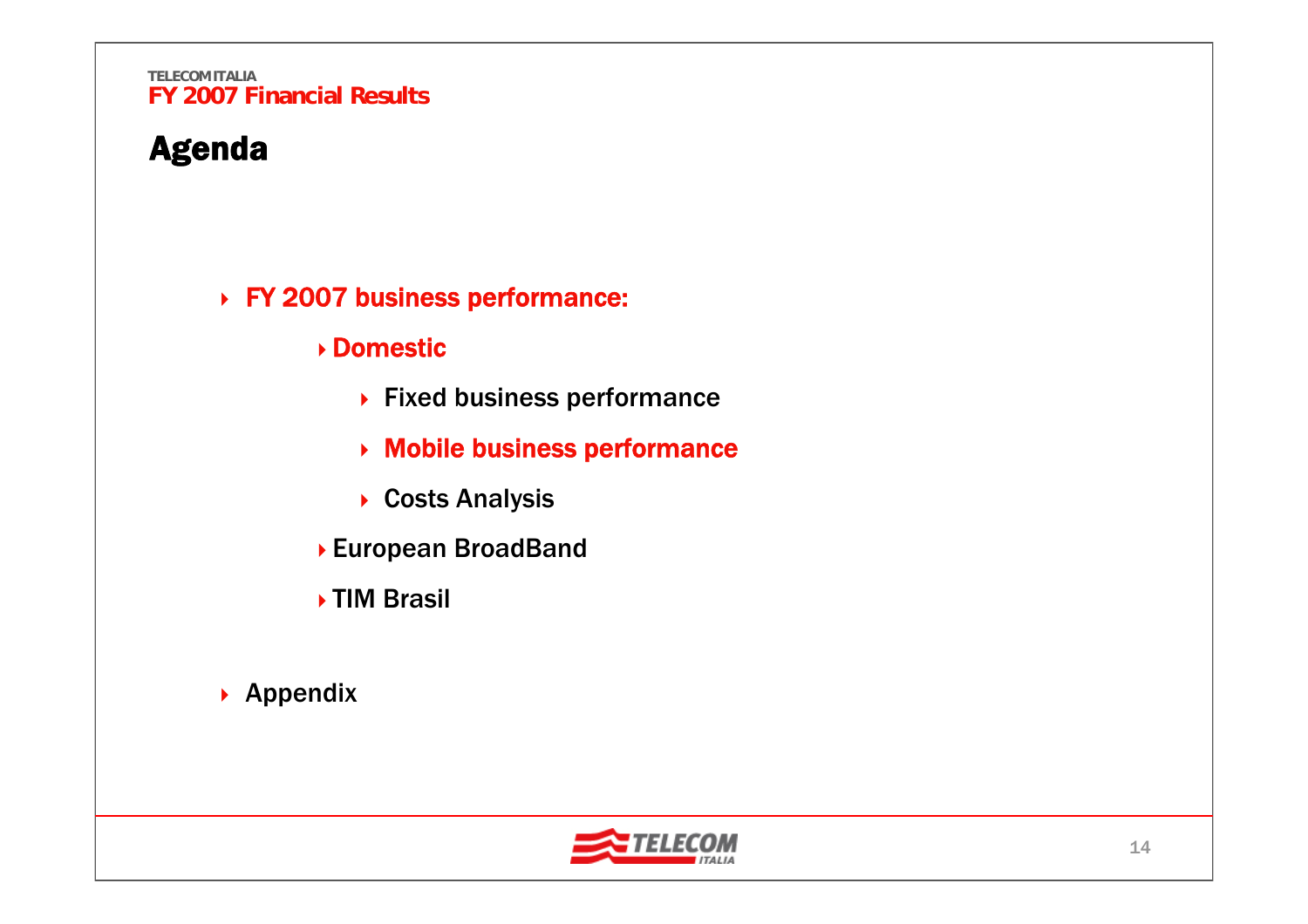### Domestic mobile: Customer Base Trend

*SIM '000*



*\* UMTS customers that generated traffic on TIM's 3G network in the last 90 days*

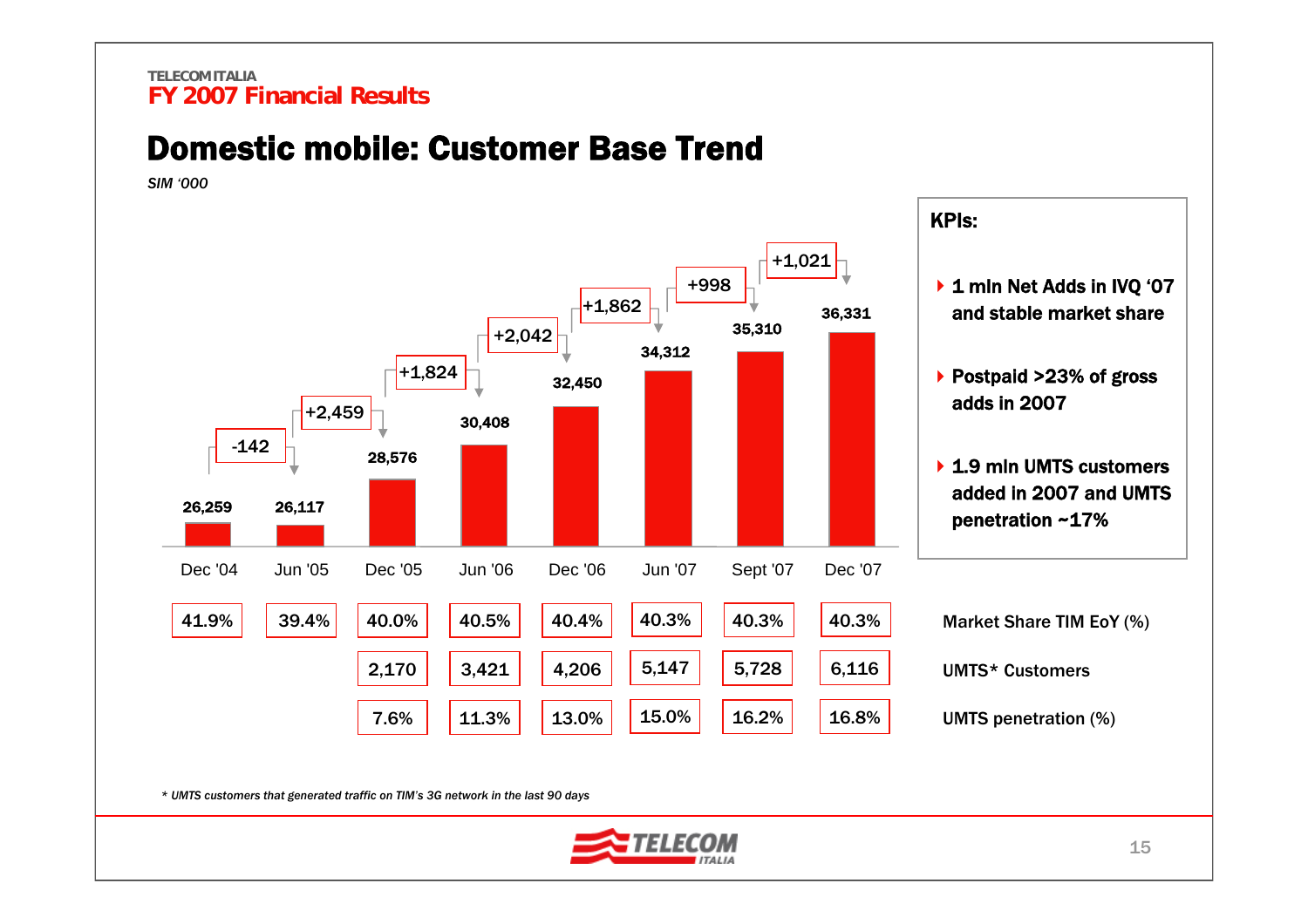### Domestic Mobile: Post paid Gross Acquisitions & MNP

*SIM '000, Not Human included*

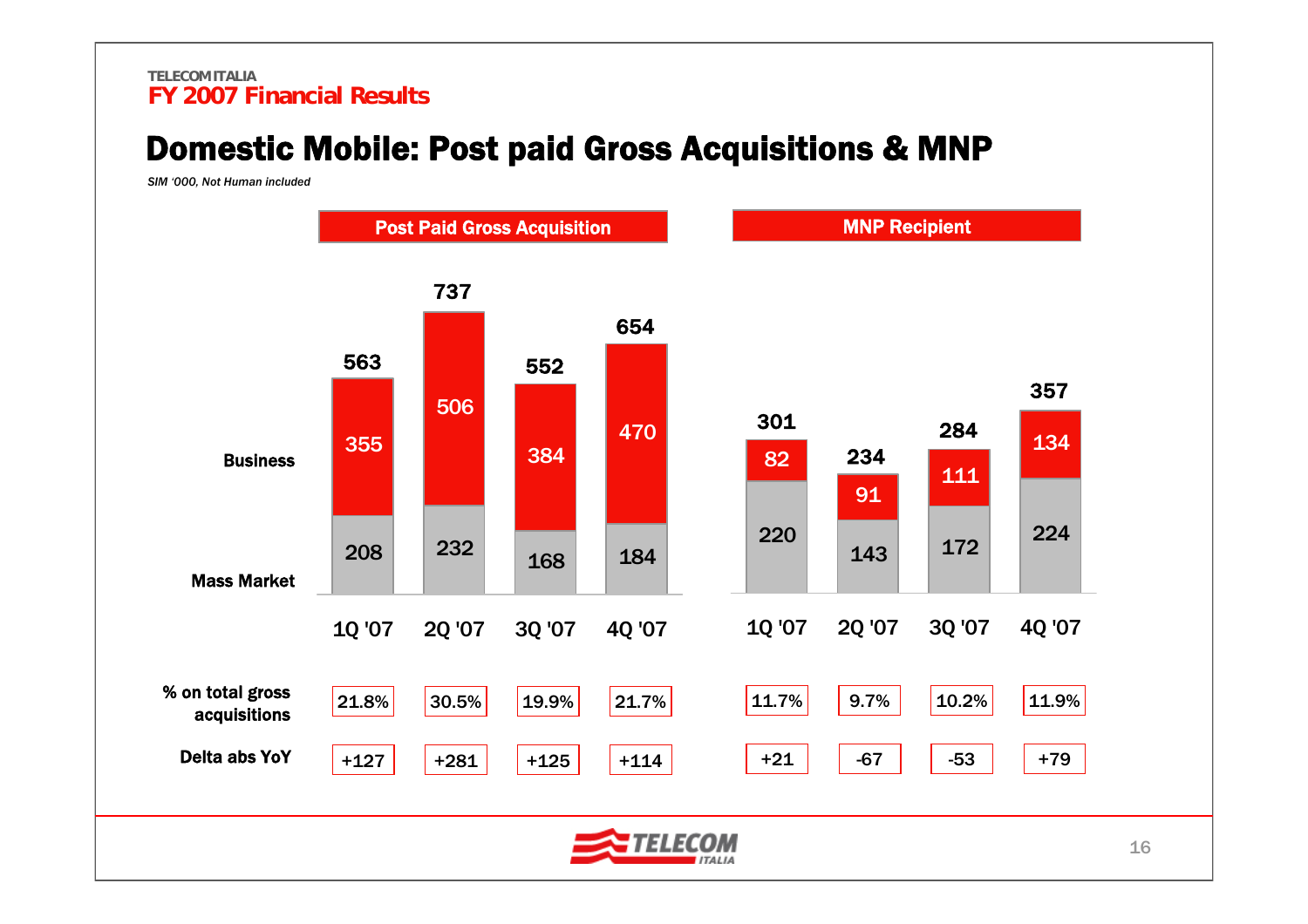### Domestic Mobile: Revenue Analysis



*\* Excluding H3G arbitration on Incoming Voice (-56 mln € IVQ07)*

*\*\* Bersani Decree net effect (404 mln €), Int'l Roaming (88 mln €), F2M cut (162 mln €).*

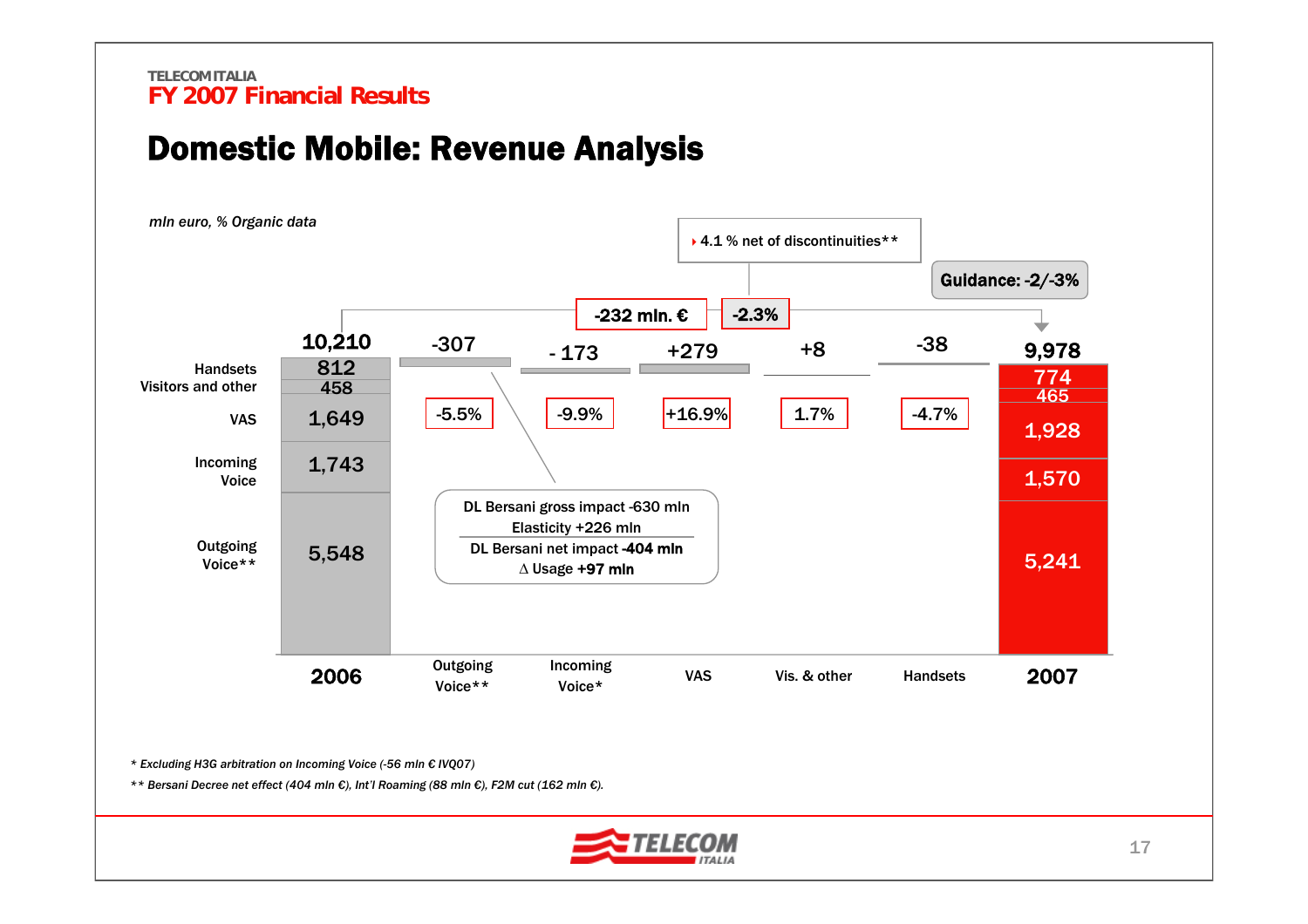### Domestic Mobile Revenues Breakdown: Retail & Wholesale

|                                         |       |             | <b>Mobile Totale</b> |                            |       |             | <b>Retail</b> |                    |          | Wholesale** |            |                            |
|-----------------------------------------|-------|-------------|----------------------|----------------------------|-------|-------------|---------------|--------------------|----------|-------------|------------|----------------------------|
|                                         | 2007* | 2006        | $\Delta\%$           | $\Delta\%$<br>Normalized ^ | 2007  | 2006        | $\Delta\%$    | Δ%<br>Normalized ^ |          | 2007* 2006  | $\Delta\%$ | $\Delta\%$<br>Normalized ^ |
| Revenues (Mln $\epsilon$ ) 9,978 10.210 |       |             | (2.3)                | 4.1                        |       | 9,523 9,730 | (2.1)         | 4.0                | 455      | 480         | (5.2)      | 7.2                        |
| <b>Services</b>                         | 9,205 | 9,398       | (2.1)                | 4.9                        | 8,749 | 8,919       | (1.9)         | 4.8                | 455      | 479         | (4.9)      | 7.5                        |
| <b>Outgoing Voice</b>                   | 5,241 | 5,548       | (5.5)                | 2.3                        | 5,237 | 5,523       | (5.2)         | 2.7                | 4        | 25          | (84.1)     | (84.1)                     |
| Fee                                     | 529   | 1,017(48.0) |                      |                            | 529   | 993         | (46.7)        |                    |          |             |            |                            |
| <b>Voice</b>                            | 4,712 | 4,531       | 4.0                  |                            | 4,708 | 4,529       | 3.9           |                    |          |             |            |                            |
| <b>Incoming Voice</b>                   | 1,570 | 1,743       | (9.9)                |                            |       | 1,555 1,716 | (9.4)         |                    | 15       | 27          | (43.3)     |                            |
| <b>VAS</b>                              | 1,928 | 1,649       | 16.9                 |                            | 1,921 | 1,642       | 17.0          |                    | 7        | 7           | (8.1)      |                            |
| Visitors/Other                          | 465   | 458         | 1.7                  | 14                         | 36    | 38          | (4.8)         |                    | 429      | 420         | 2.2        | 16                         |
| <b>Handsets</b>                         | 774   | 812         | (4.7)                |                            | 774   | 811         | (4.5)         |                    | $\bf{0}$ | 1           | n.m.       |                            |

*\* Excluding H3G arbitration effect on revenues (56 mln € IVQ07)*

*\*\* International Roaming, National Roaming H3G, Site Sharing, Access Fee OLO, Other*

*^ Net discontinuities: Impact DL Bersani (404 mln) e F-M Tariff cut (162 mln), (Reding: 88 Mln of which Retail 29 Mln & Wholesale 59 Mln)*

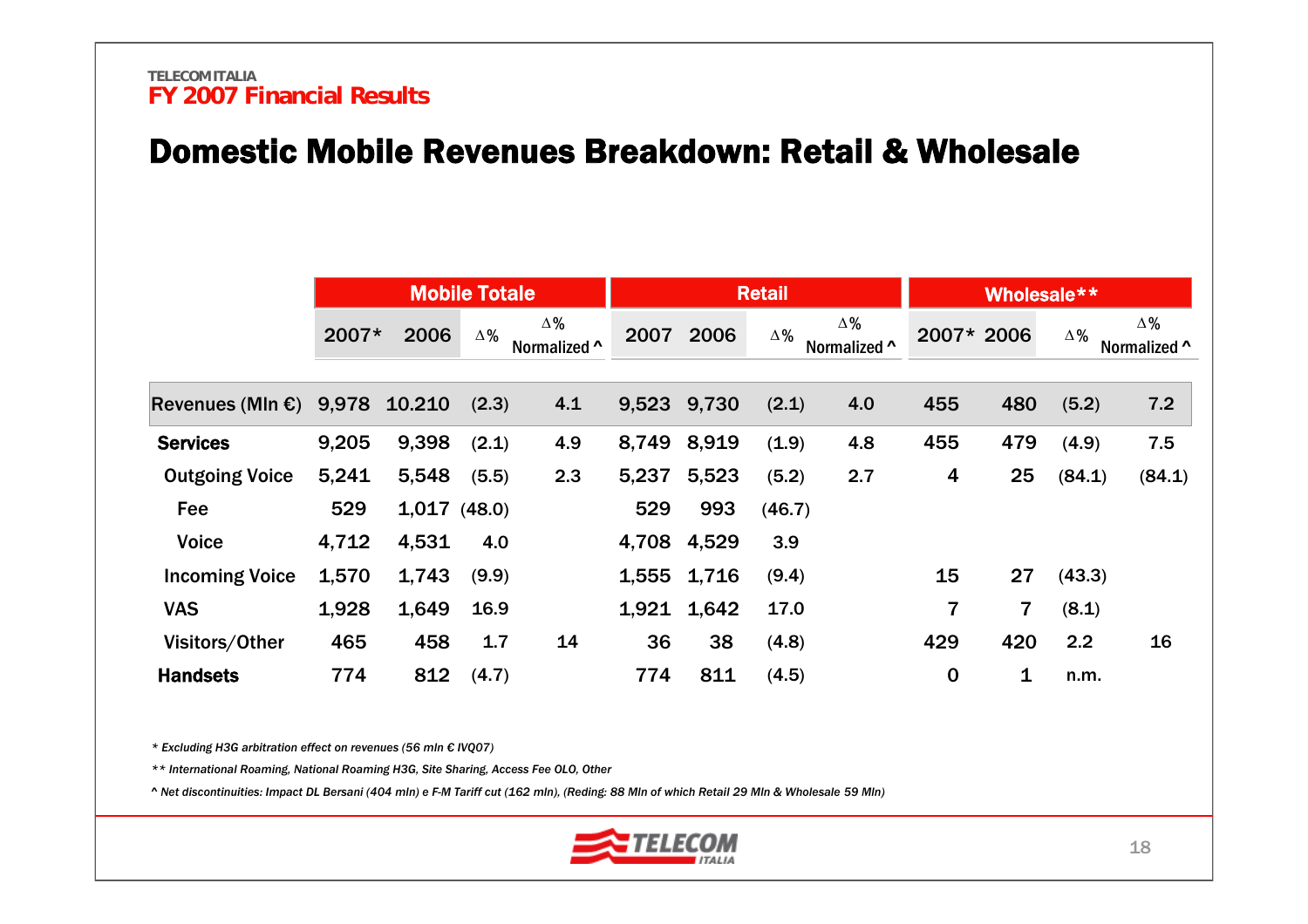### Domestic Mobile: Revenue Trends by Quarter



*\* Excluding H3G arbitration effect on revenues (56 mln € IVQ07)* 

\*\* Bersani Decree net effect (30 mln € IQ '07, 133 mln € 2Q '07, 110 mln 3Q '07, 131 mln 4Q '07), Int'l Roaming (8mln € 1Q '07, 12 mln € 2Q '07, 27 mln 30 '07, 41 mln 4Q '07) and F2M *termination cut (36 mln € in 1Q '07, 37 mln in 2Q '07, 46 mln 3Q '07, 43 mln 4Q '07)*

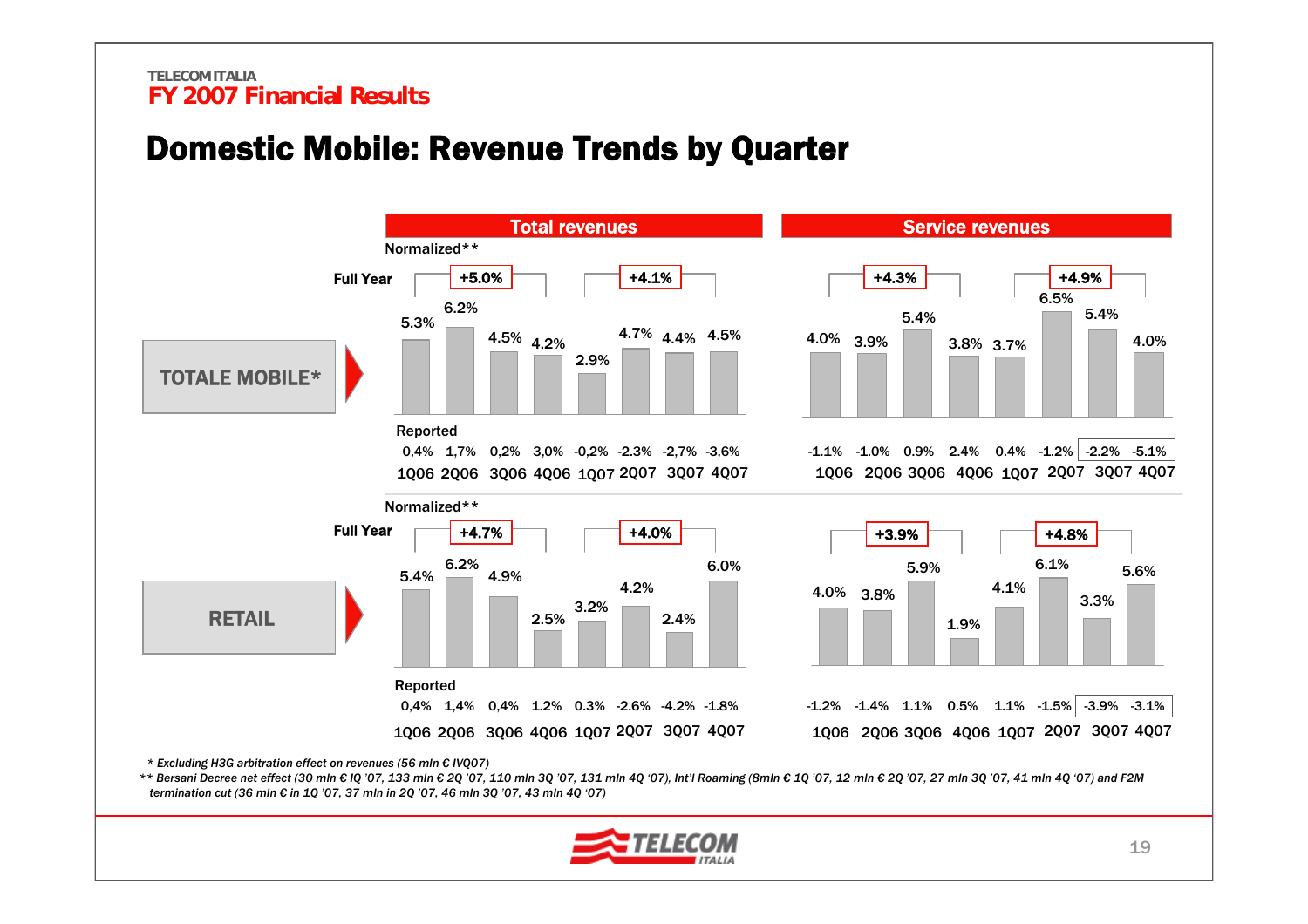### Domestic mobile: Voice Traffic Performance

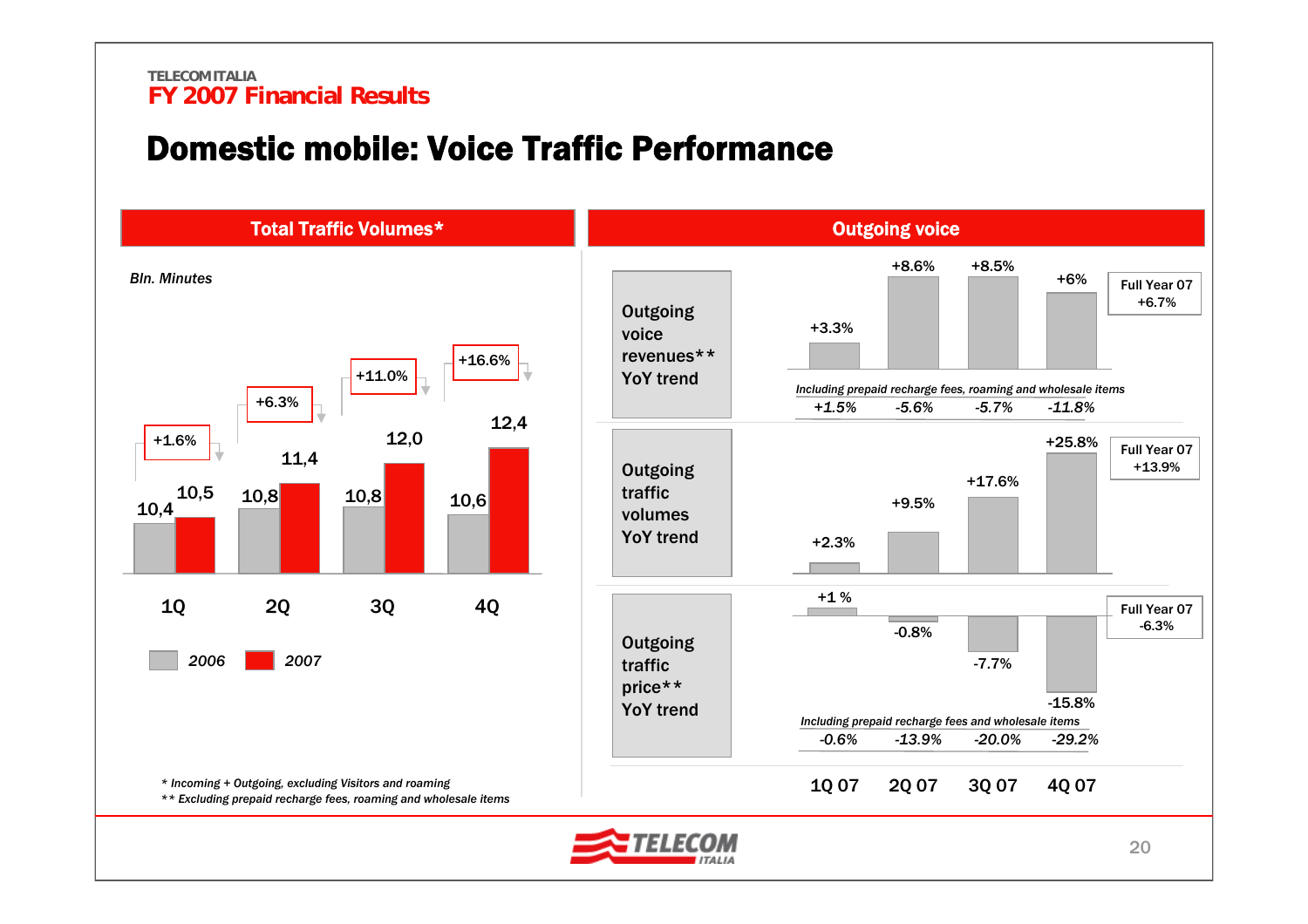### TIM Accelerates UMTS and Interactive VAS Penetration

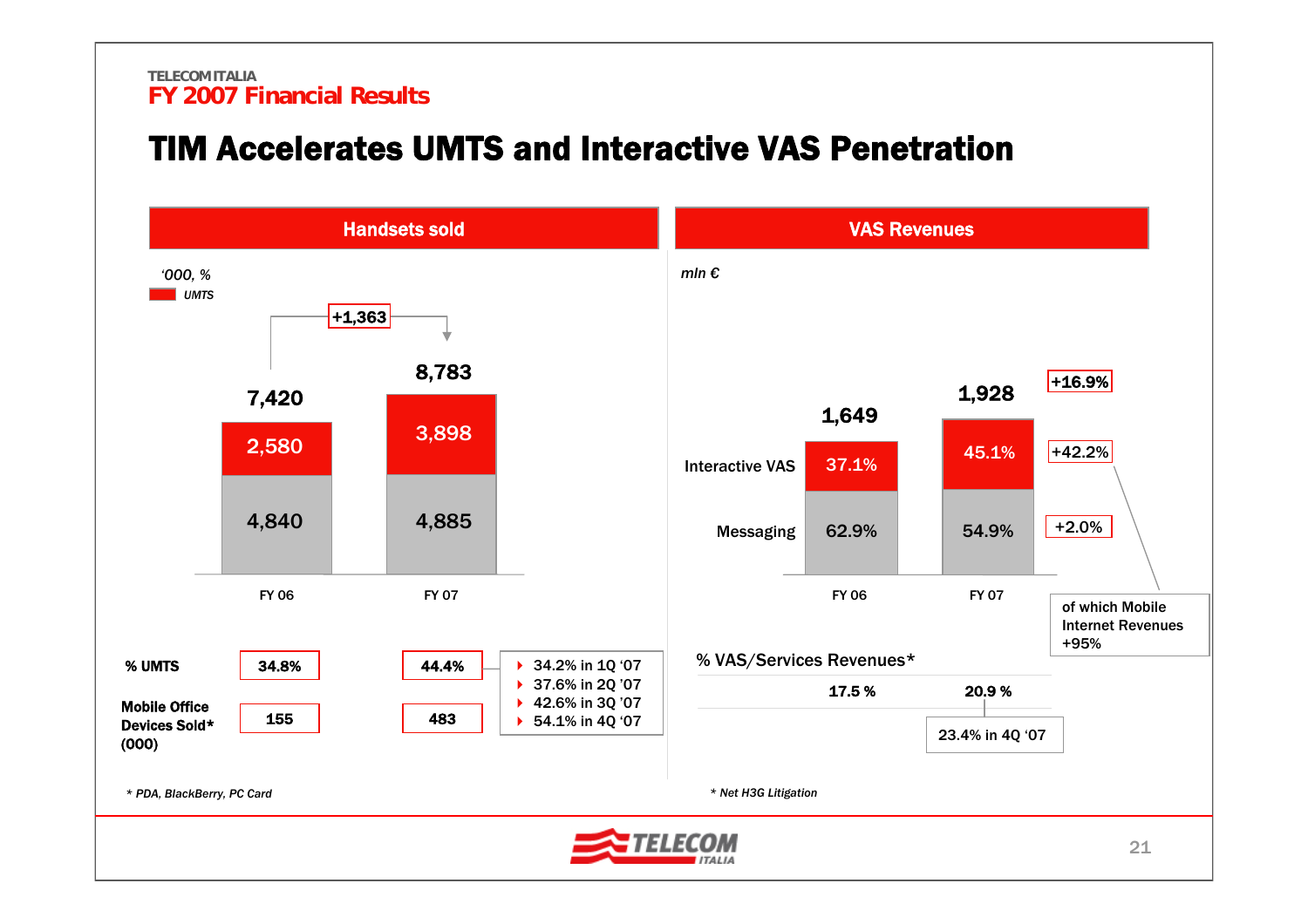### Domestic Mobile: Vas Revenues Trends by Quarter

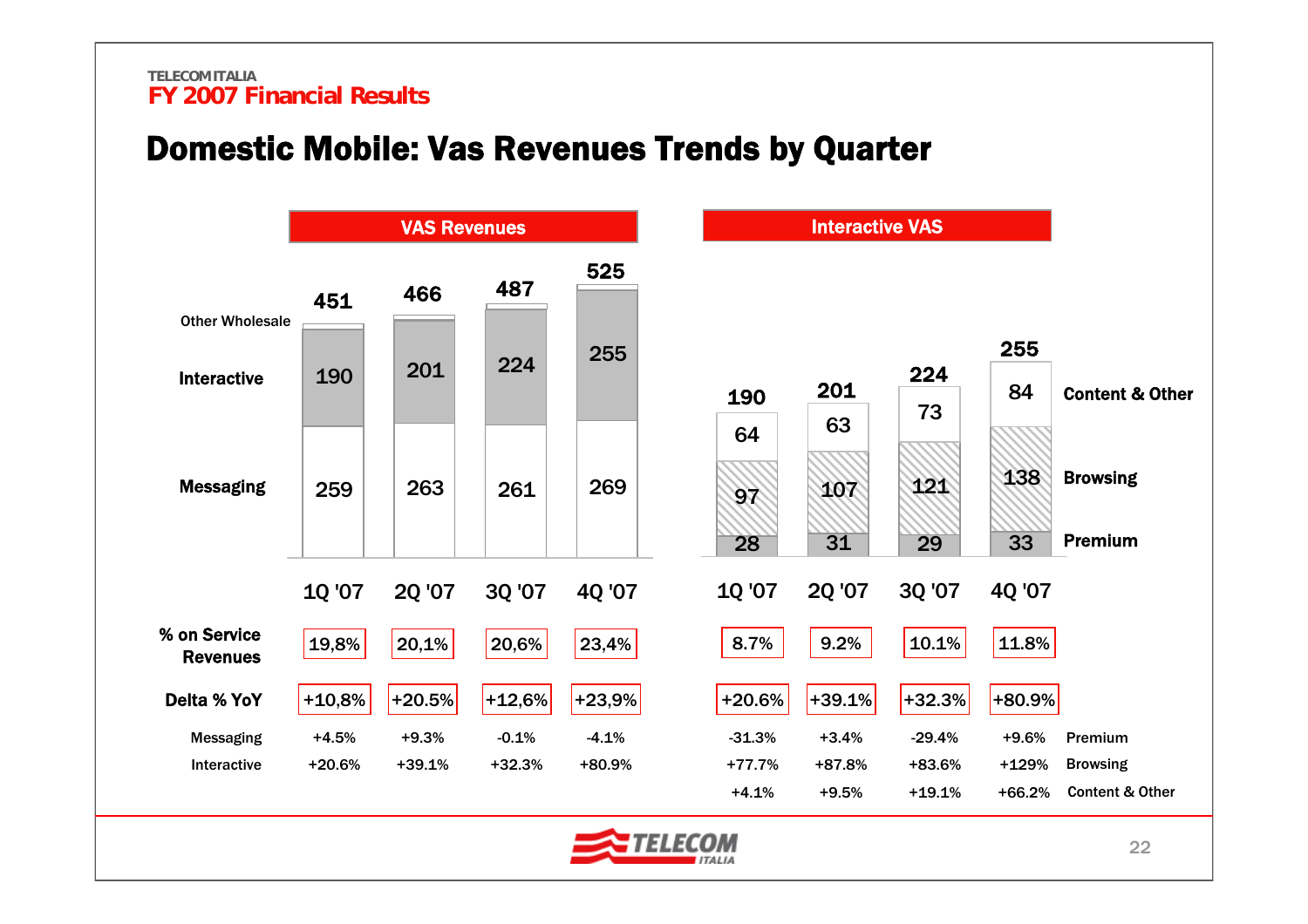## Agenda

### FY 2007 business performance:

### Domestic

- ▶ Fixed business performance
- Mobile business performance
- **▶ Costs Analysis**
- European BroadBand
- ▶ TIM Brasil
- ▶ Appendix

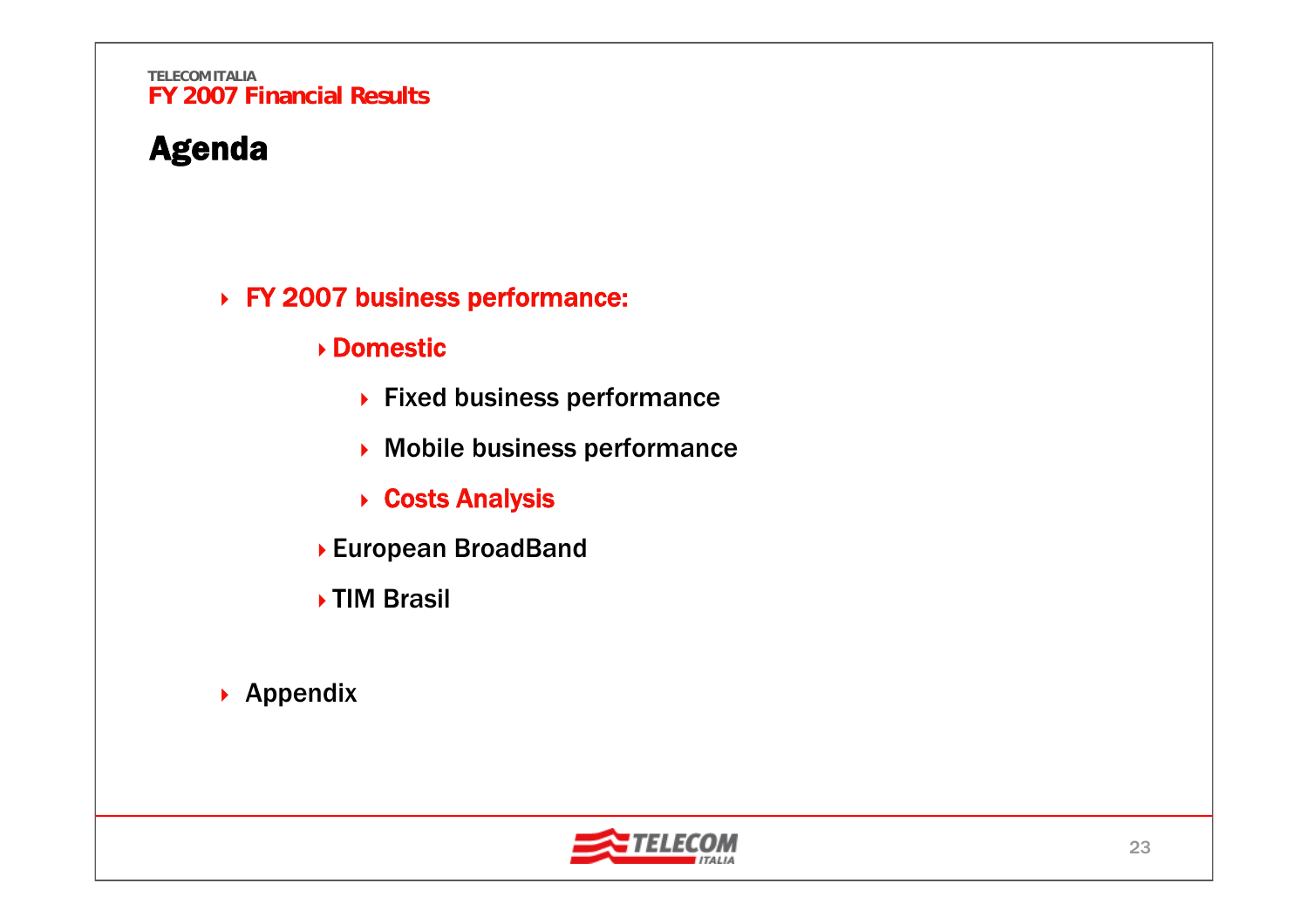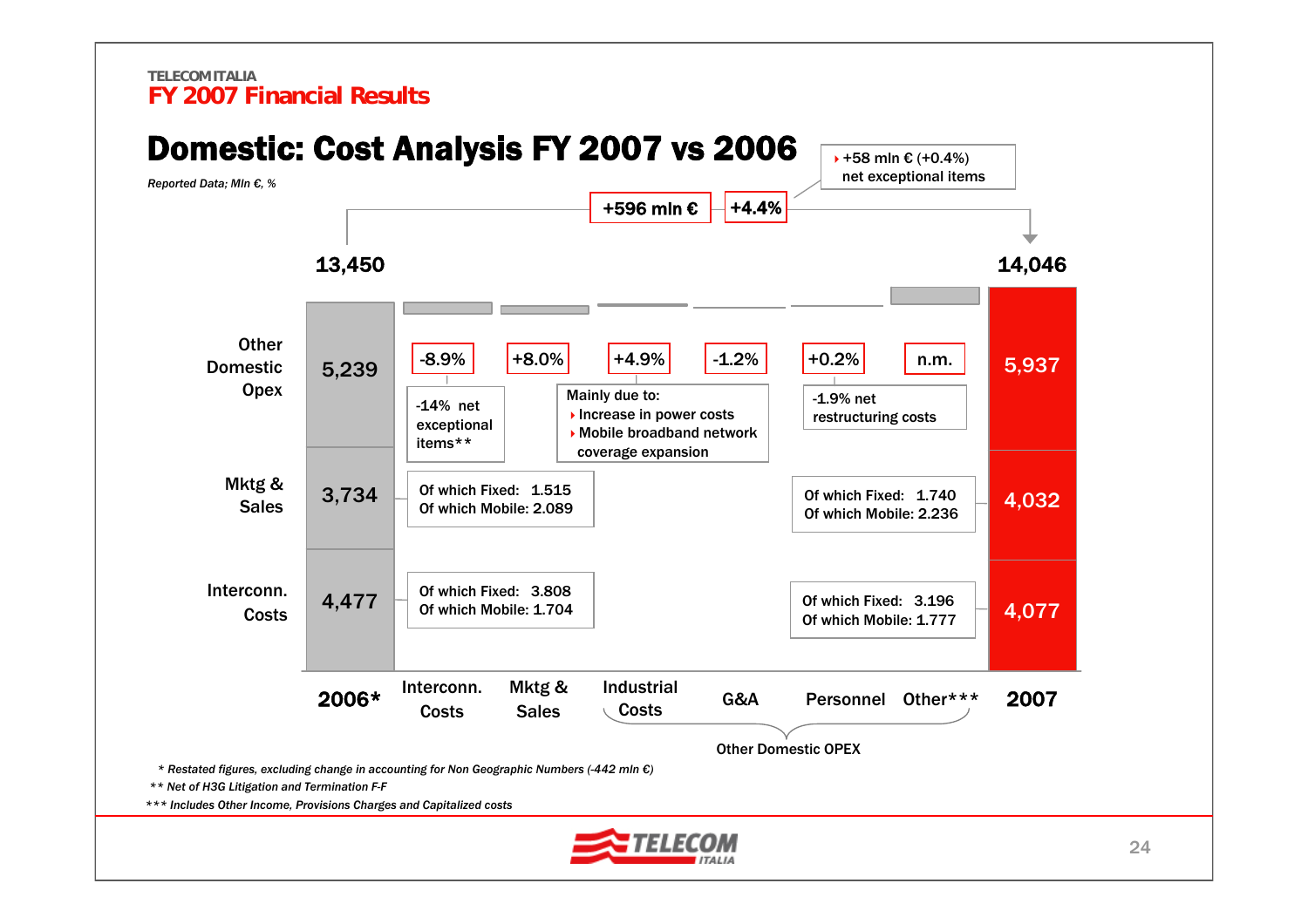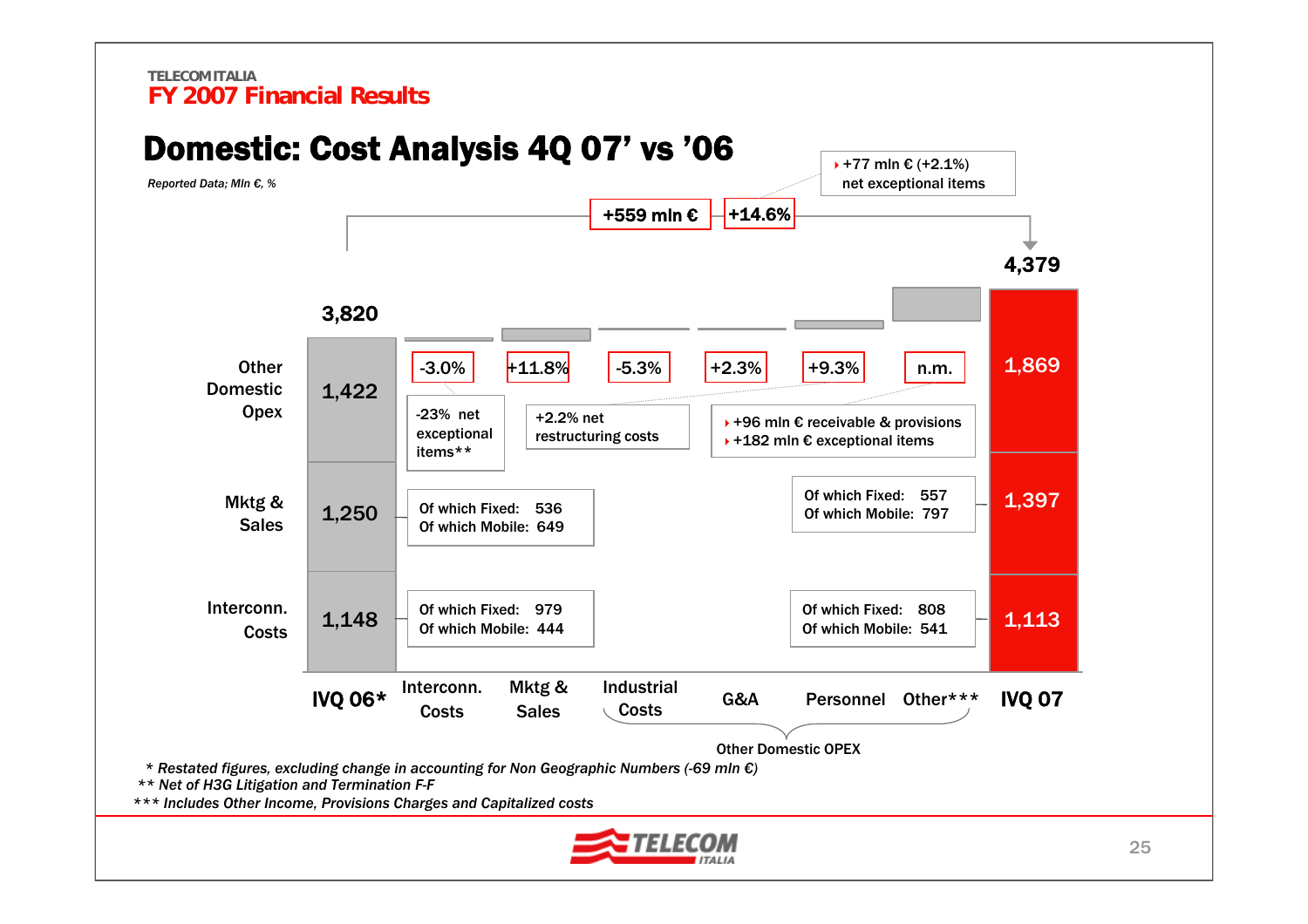## Agenda

FY 2007 business performance:

Domestic

- European BroadBand
- **▶TIM Brasil**
- ▶ Appendix

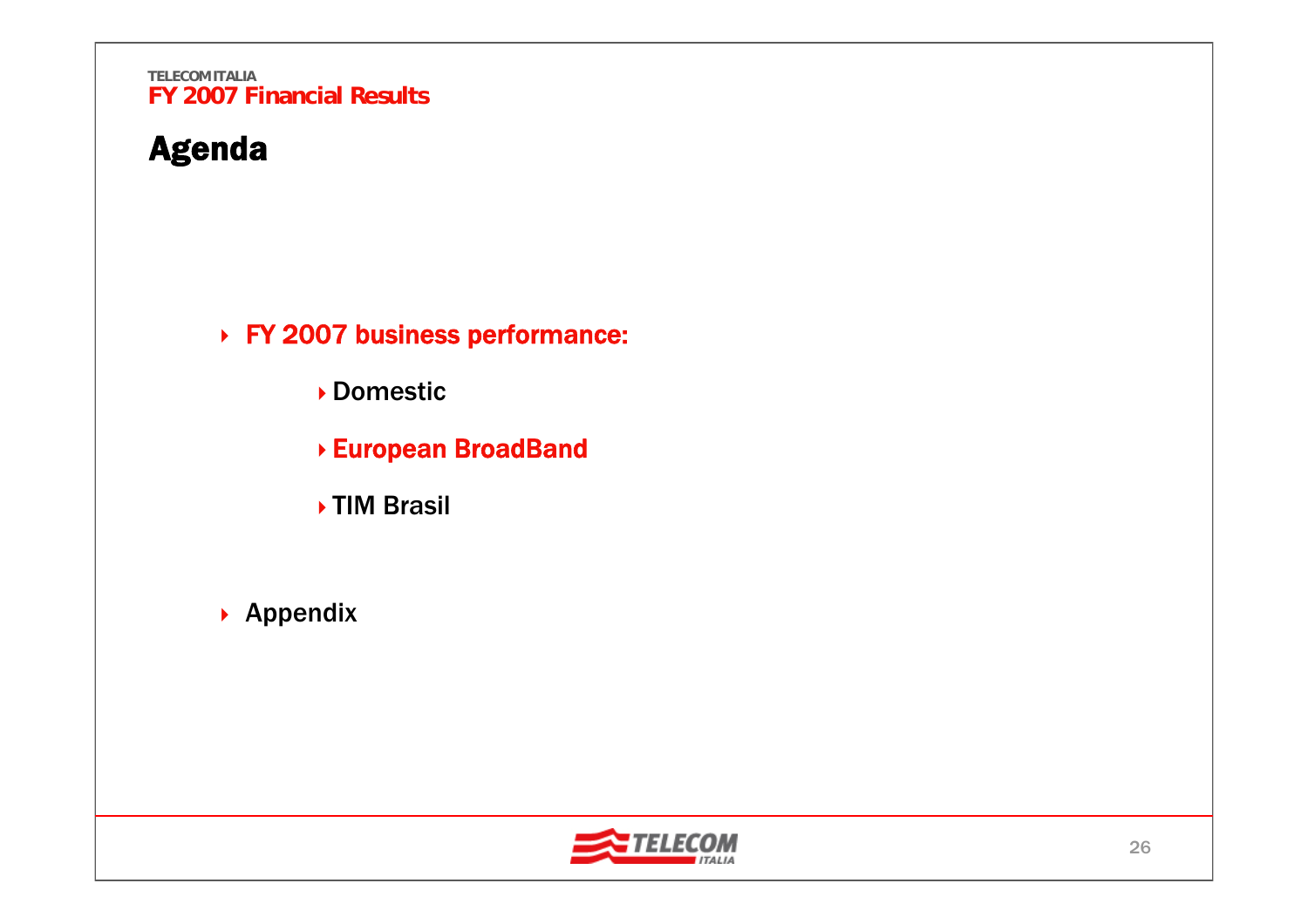### European Broadband: customer base evolution

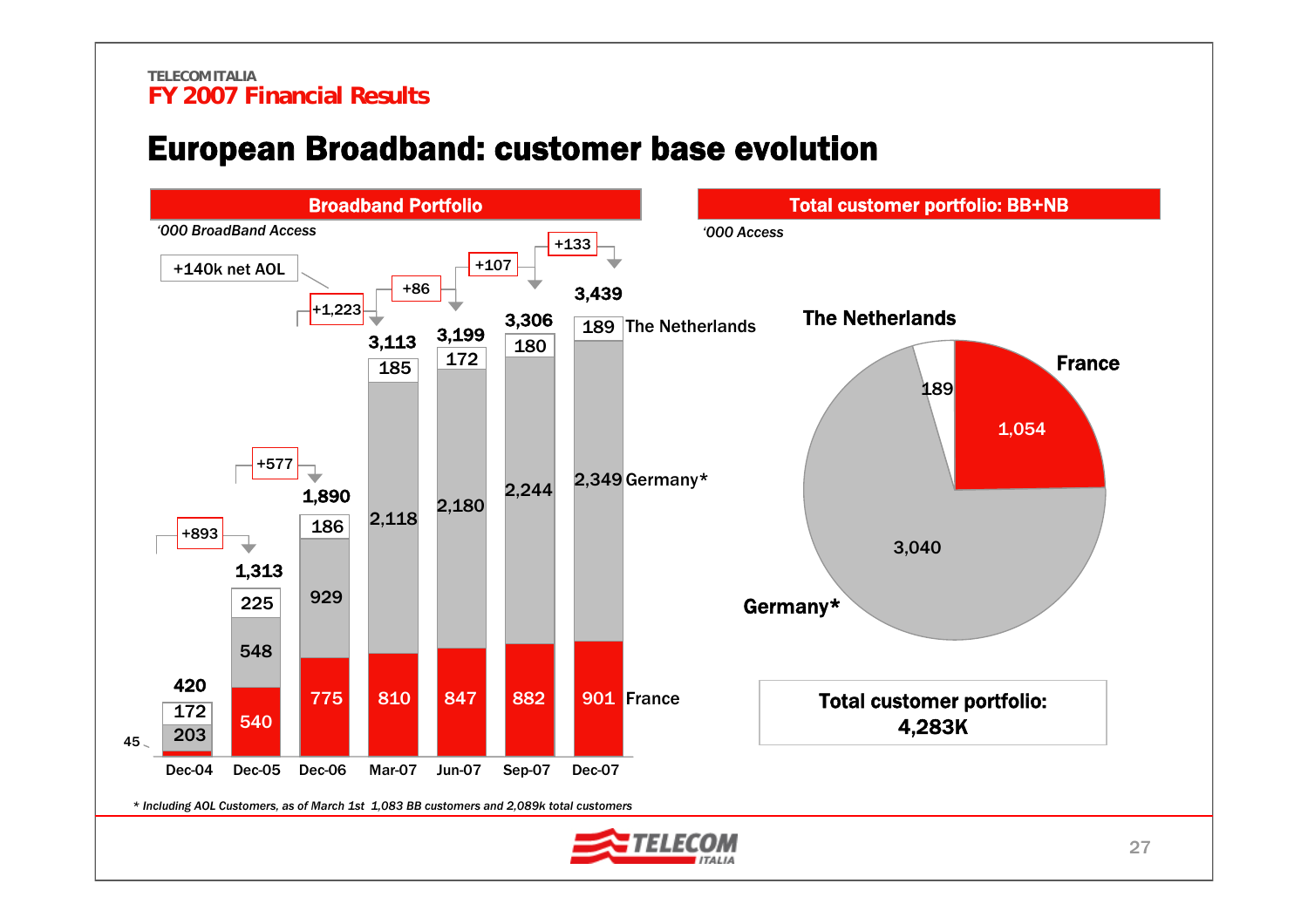## European Broadband: net addition trend by quarter

*'000 BroadBand net adds*

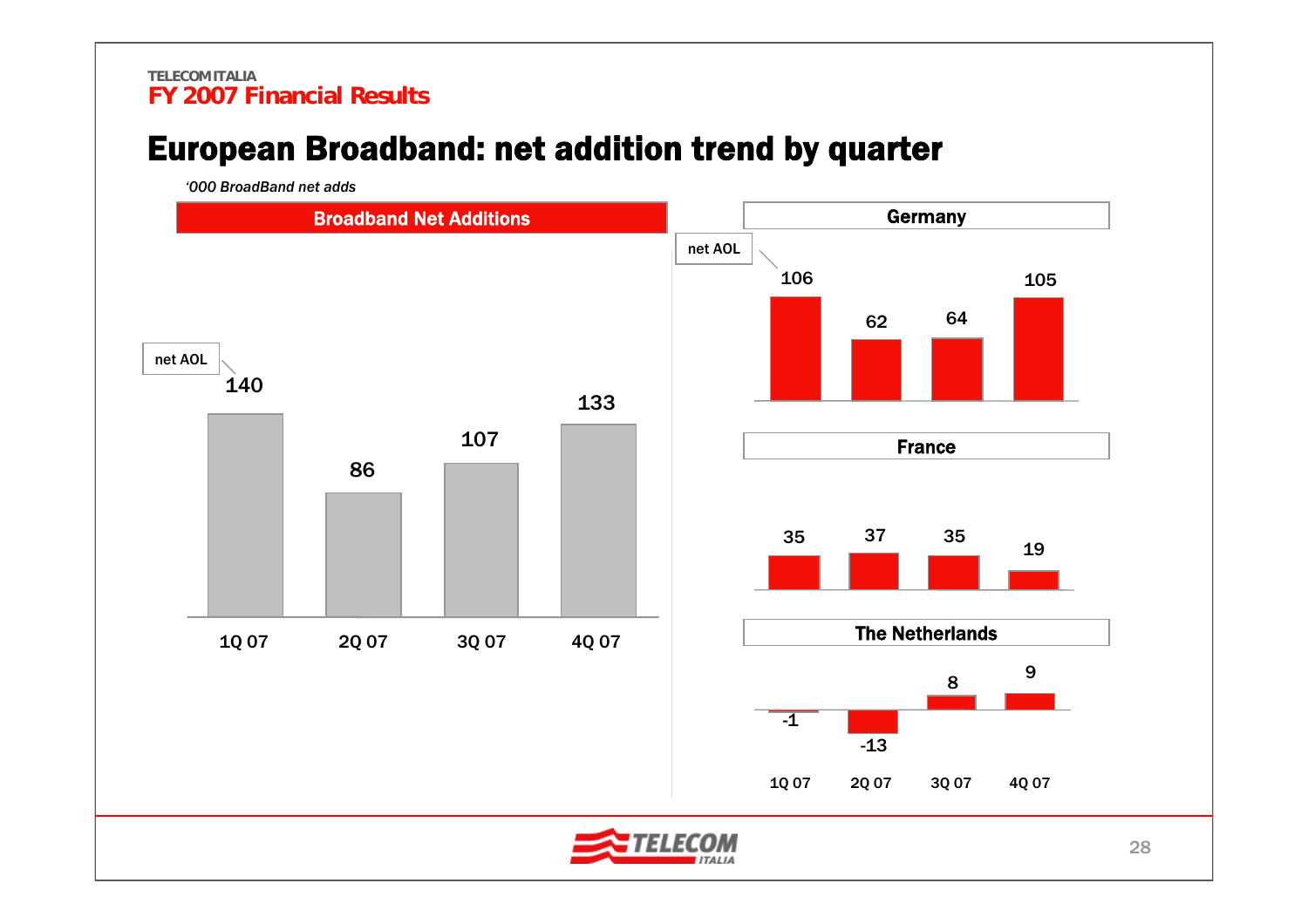## European BroadBand Operations: Main Results FY '07 vs '06

*€ Mln, %*

|                 |                                        | <b>Reported Data</b> |            |            | <b>Organic Growth</b> |            |
|-----------------|----------------------------------------|----------------------|------------|------------|-----------------------|------------|
|                 | 2007                                   | 2006                 | $\Delta$   | $\Delta\%$ | $\Delta$              | $\Delta\%$ |
| <b>Revenues</b> | 1,545                                  | 915                  | $+630$     | +68.9%     | $+246$                | $+18.9%$   |
| <b>Ebitda</b>   | 246                                    | 81                   | $+165$     | +203.7%    | $+118$                | +89.4%     |
| Ebitda margin   | 15.9%                                  | 8.9%                 | $+7.0pp$   |            | $+6.0pp$              |            |
| <b>Ebit</b>     | $-69$                                  | $-125$               | $+56$      | $+44.8%$   | $+17$                 | $+20.7%$   |
| Ebit margin     | $-4.5%$                                | $-13.7%$             | $+9.2$ pp  |            | $+2.1$ pp             |            |
| <b>Capex</b>    | 508                                    | 467                  | $+41$      | $+8.8%$    |                       |            |
| % on revenues   | 32.9%                                  | 51.0%                | $-18.1$ pp |            |                       |            |
|                 |                                        |                      |            |            |                       |            |
|                 | ▶ 9.9% in 10 '07                       |                      |            |            |                       |            |
|                 | ▶ 15.3% in 2Q '07<br>▶ 18.2% in 3Q '07 |                      |            |            |                       |            |
|                 | ▶ 19.1% in 4Q '07                      |                      |            |            |                       |            |

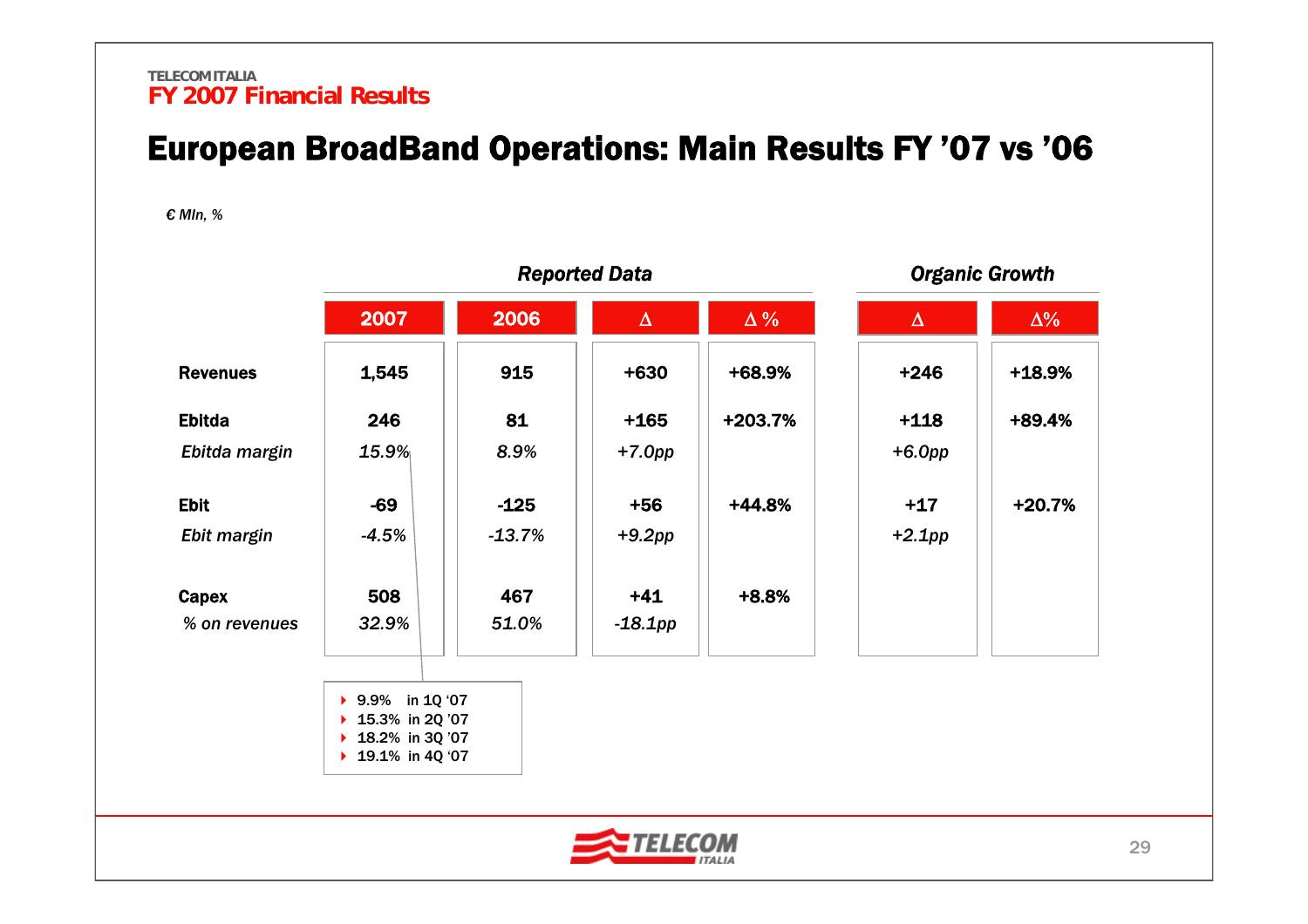## European BroadBand: Main Results FY '07 vs '06 by Country

| € MIn, %, Reported Data |          |          |                         |          |       |                       |            |                         | Organic growth:<br>$+17.8\%$ YoY revenues<br>$\triangleright$ +45.4% YoY EBITDA |              |                         |          |
|-------------------------|----------|----------|-------------------------|----------|-------|-----------------------|------------|-------------------------|---------------------------------------------------------------------------------|--------------|-------------------------|----------|
| <b>TI France</b>        |          |          |                         |          |       | <b>Hansenet + AOL</b> |            |                         |                                                                                 | <b>BBNED</b> |                         |          |
|                         | 2007     | 2006     | $\Delta$ Abs $\Delta\%$ |          | 2007  | 2006                  |            | $\Delta$ Abs $\Delta$ % | 2007                                                                            | 2006         | $\Delta$ Abs $\Delta\%$ |          |
| <b>Revenues</b>         | 394      | 310      | $+84$                   | $+27.1%$ | 1.074 | 528                   | $+546$     | $+103.4%$               | 77                                                                              | 77           | $\boldsymbol{o}$        | 0%       |
| <b>Ebitda</b>           | $-51$    | $-94$    | $+43$                   | +45.7%   | 281   | 145                   | $+136$     | +93.8%                  | 16                                                                              | 30           | $-14$                   | -46.7%   |
| Ebitda margin           | $-12.9%$ | $-30.3%$ | $+17.4$ pp              |          | 26.2% | 27.5%                 | $-1.3$ pp  |                         | 20.8%                                                                           | 39.0%        | $-18.2$ pp              |          |
| <b>Ebit</b>             | $-191$   | $-198$   | $+7$                    | $+3.5%$  | 126   | 63                    | $+63$      | $+100.0%$               | $-4$                                                                            | 10           | $-14$                   | n.m.     |
| Ebit margin             | $-48.5%$ | $-63.9%$ | $+15.4$ pp              |          | 11.7% | 11.9%                 | $-0.2$ pp  |                         | $-5.2%$                                                                         | 13.0%        | $-18.2$ pp              |          |
| <b>CAPEX</b>            | 150      | 254      | $-104$                  | -40.9%   | 344   | 196                   | $+148$     | +75.5%                  | 14                                                                              | 17           | $-3$                    | $-17.6%$ |
| % on revenues           | 38.1%    | 81.9%    | $-43.8$ pp              |          | 32.0% | 37.1%                 | $-5.1$ .pp |                         | 18.2%                                                                           | 22.1%        | $-3.9$ pp               |          |

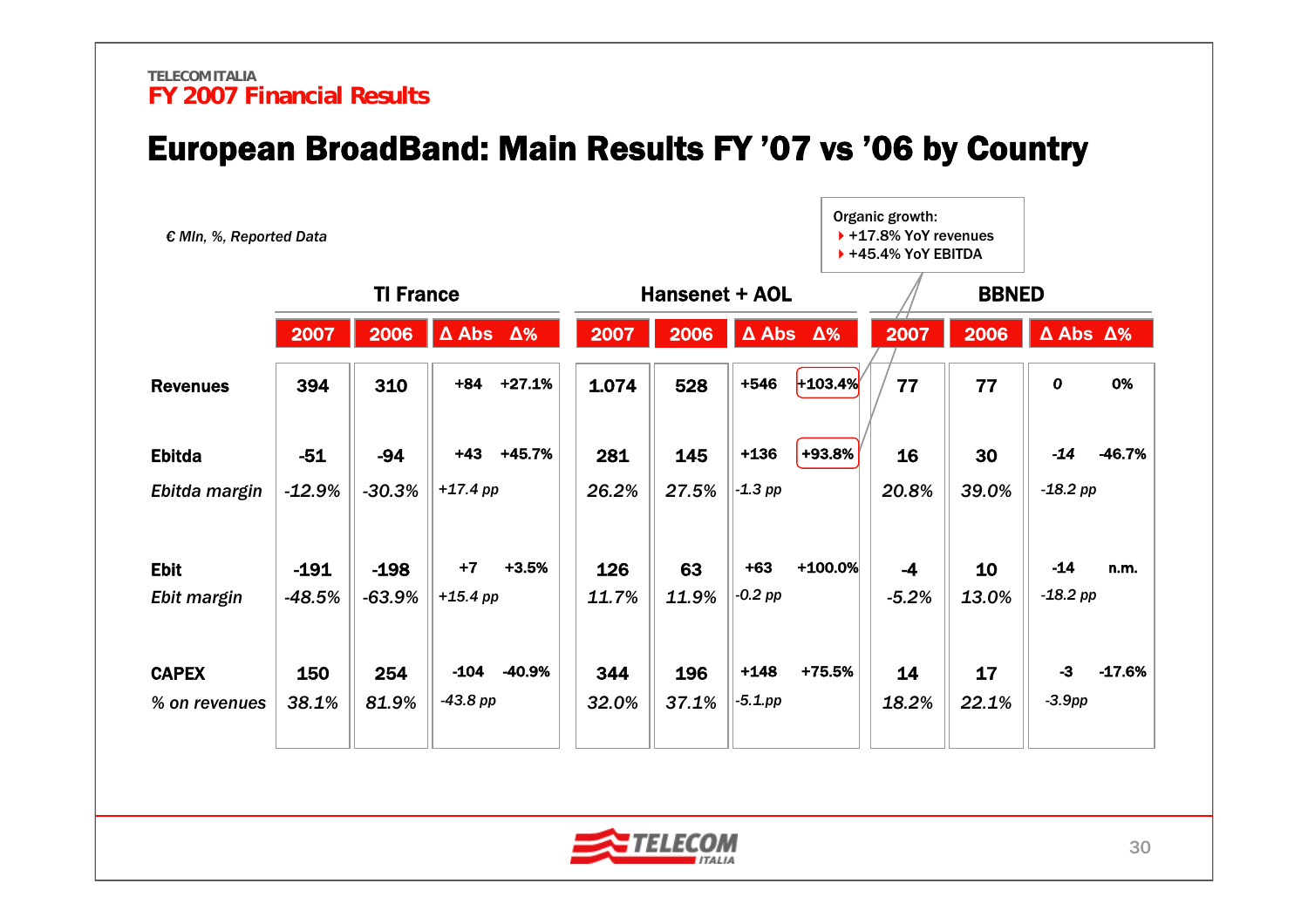## Agenda

FY 2007 business performance:

Domestic

- European BroadBand
- TIM Brasil
- ▶ Appendix

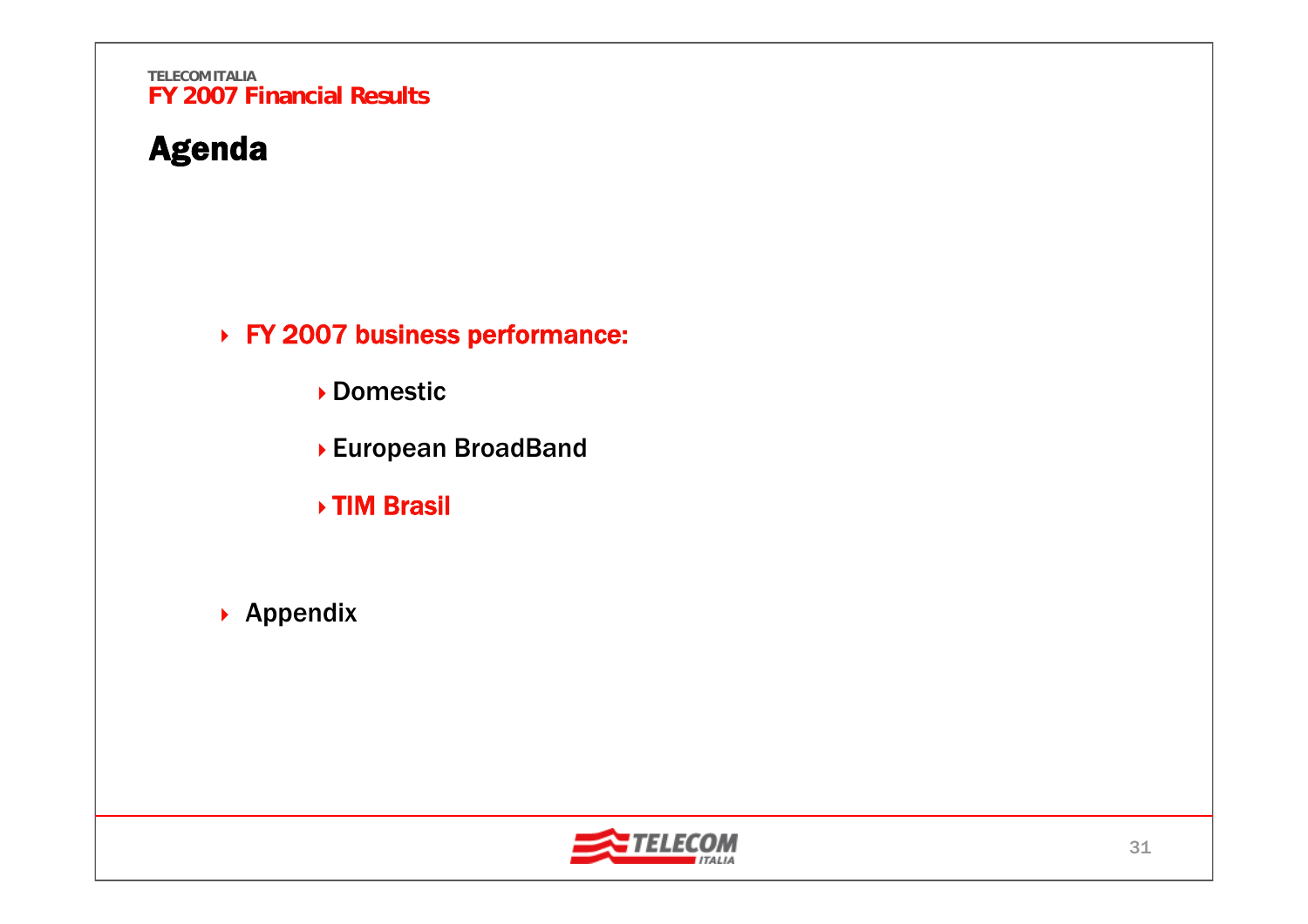## TIM Brasil: key 2007 takeaways

### **A Recognized Brand…**

- **▶ Top of Mind**\* most remembered mobile operator for 5th year
- **First mobile choice** according to all recent key independent surveys\*\*
- "**Most Admired Company**" for 3rd consecutive time

### **…with a National Footprint…**

- **Mobile 2G**: first and consolidated national player
- **Fixed**: national licence acquisition in July '07
- **Broadband**: frequency acquisitions in Dec '07 enabling future national roll-out

- **Mobile**: renewing community concept, strengthening loyalty and expanding customer base through operational efficiency
- **Convergence:** development in fixed and internet markets
- **Innovative low-ARPU business model to** target under penetrated low-income segments

**and Drive to Create New Opportunities… …ensuring Sustainable Growth**

### **Strong organic results**

- **Achievement of all 2007 targets**
- **ARPU above market average**
- **Positive net income**
- **Positive net cash flow**

*\* According to Datafolha Institute Survey* 

*\*\* According to CartaCapital/TNS InterScience Survey*



**TIM**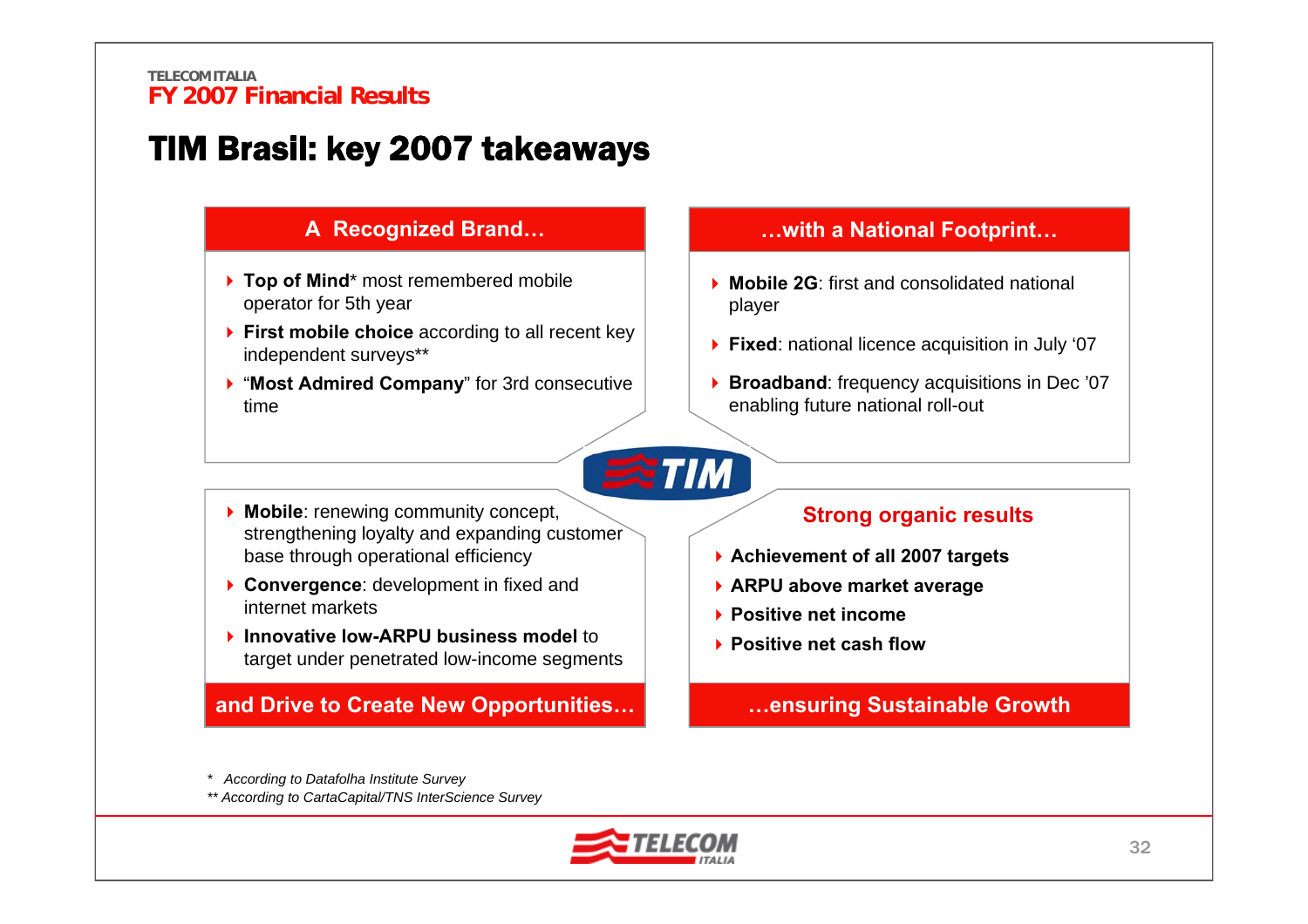## TIM Brasil: Market Performance





33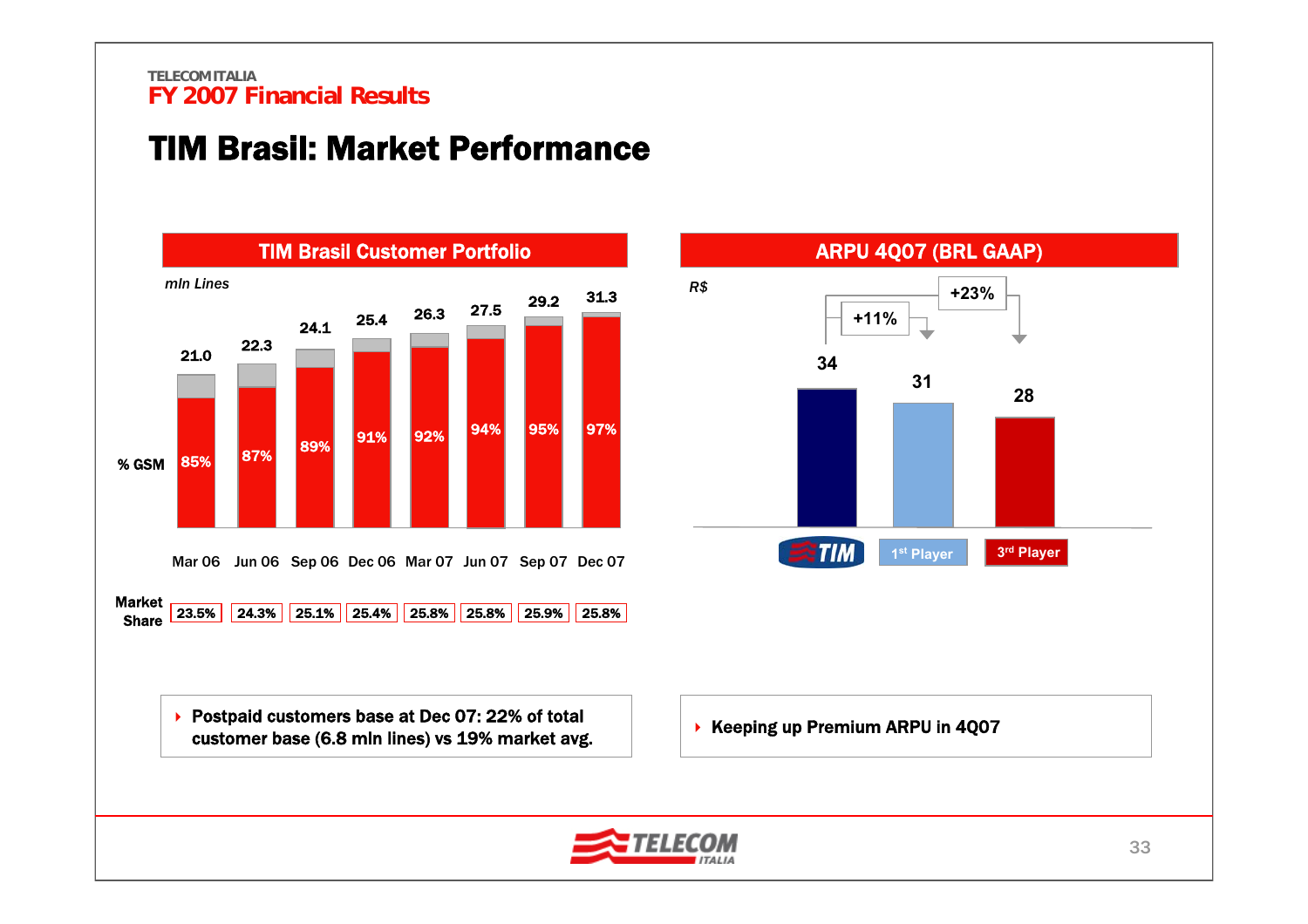## TIM Brasil: Main Results FY '07 vs '06

#### *IAS/IFRS*

|               |       |       | <b>Reported Data - Euro</b><br><b>Million Euro, %</b> |            |        |        | <b>Reported Data - Reais</b><br>Million R\$, % |              | <b>Organic Growth</b><br>% |
|---------------|-------|-------|-------------------------------------------------------|------------|--------|--------|------------------------------------------------|--------------|----------------------------|
|               | 2007  | 2006  | $\Delta$ Abs                                          | $\Delta$ % | 2007   | 2006   | $\Delta$ Abs                                   | $\Delta\%$   | $\Delta$ %                 |
| <b>RICAVI</b> | 4.990 | 3.964 | 1.026                                                 | 25,9%      | 13.293 | 10.836 | 2.457                                          | 22,7%        | 22.7%                      |
| <b>EBITDA</b> | 1.207 | 950   | 257                                                   | 27,1%      | 3.214  | 2.596  | 618                                            | 23,8%        | 23.3%                      |
| % on Revs     | 24,2% | 24,0% | 0,2 p.p.                                              |            | 24,2%  | 24,0%  | 0,2 p.p.                                       |              | 24.2% margin               |
| <b>EBIT</b>   | 150   | 21    | 129                                                   |            | 399    | 58     | 341                                            | $+14.8%$ net |                            |
| % on Revs     | 3,0%  | 0,5%  | 2,5 p.p.                                              |            | 3,0%   | 0,5%   | 2,5 p.p.                                       | of B&K       |                            |
| <b>CAPEX</b>  | 865   | 699   | 166                                                   |            | 2.305  | 1.910  | 395                                            |              |                            |
| % on Revs     | 17,3% | 17,6% | $-0,3 p.p.$                                           |            | 17.3%  | 17.6%  | $-0.3$ p.p.                                    |              |                            |

Fully delivering 2007 Targets

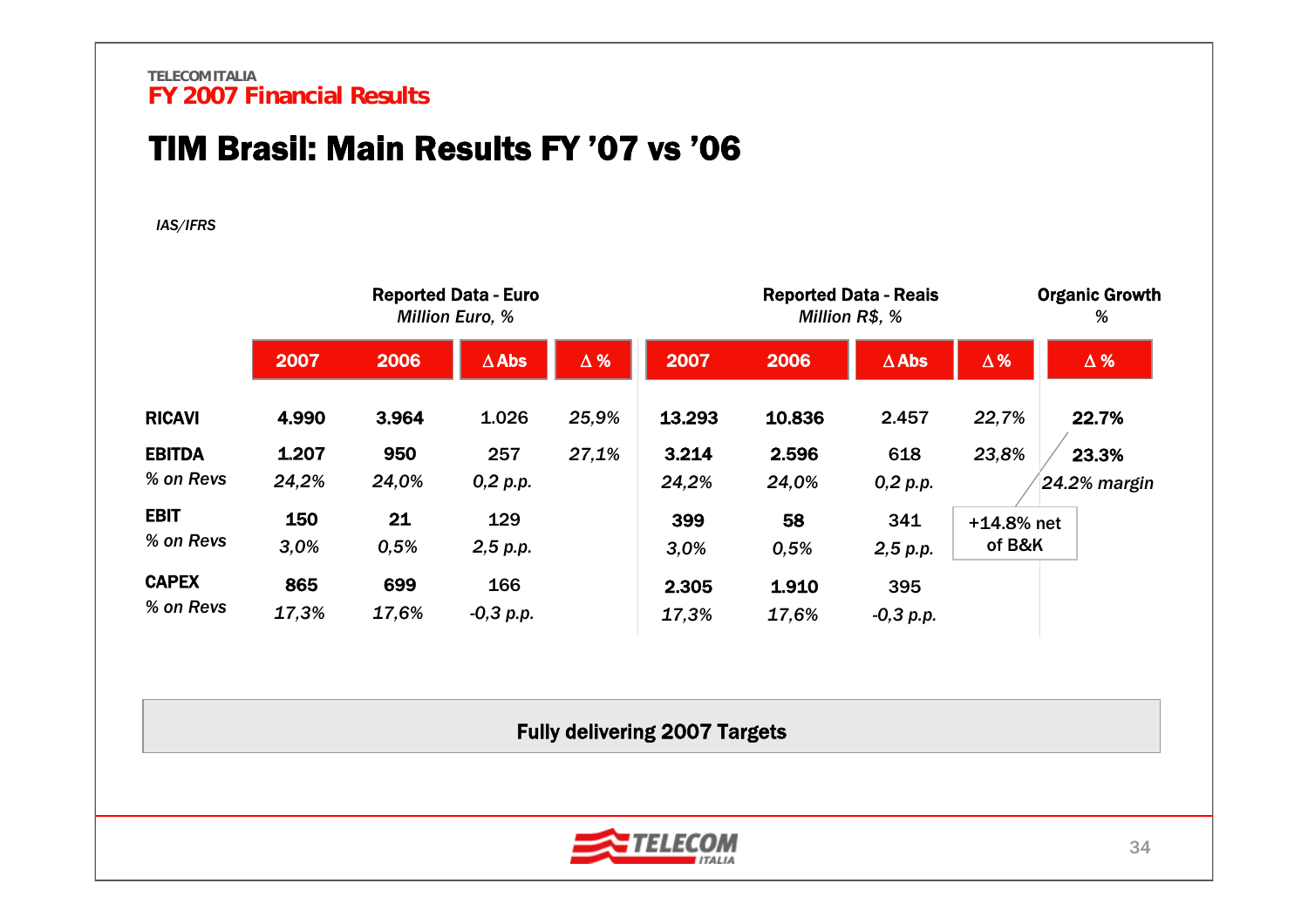### TIM Brasil: Revenue Trends by Quarter

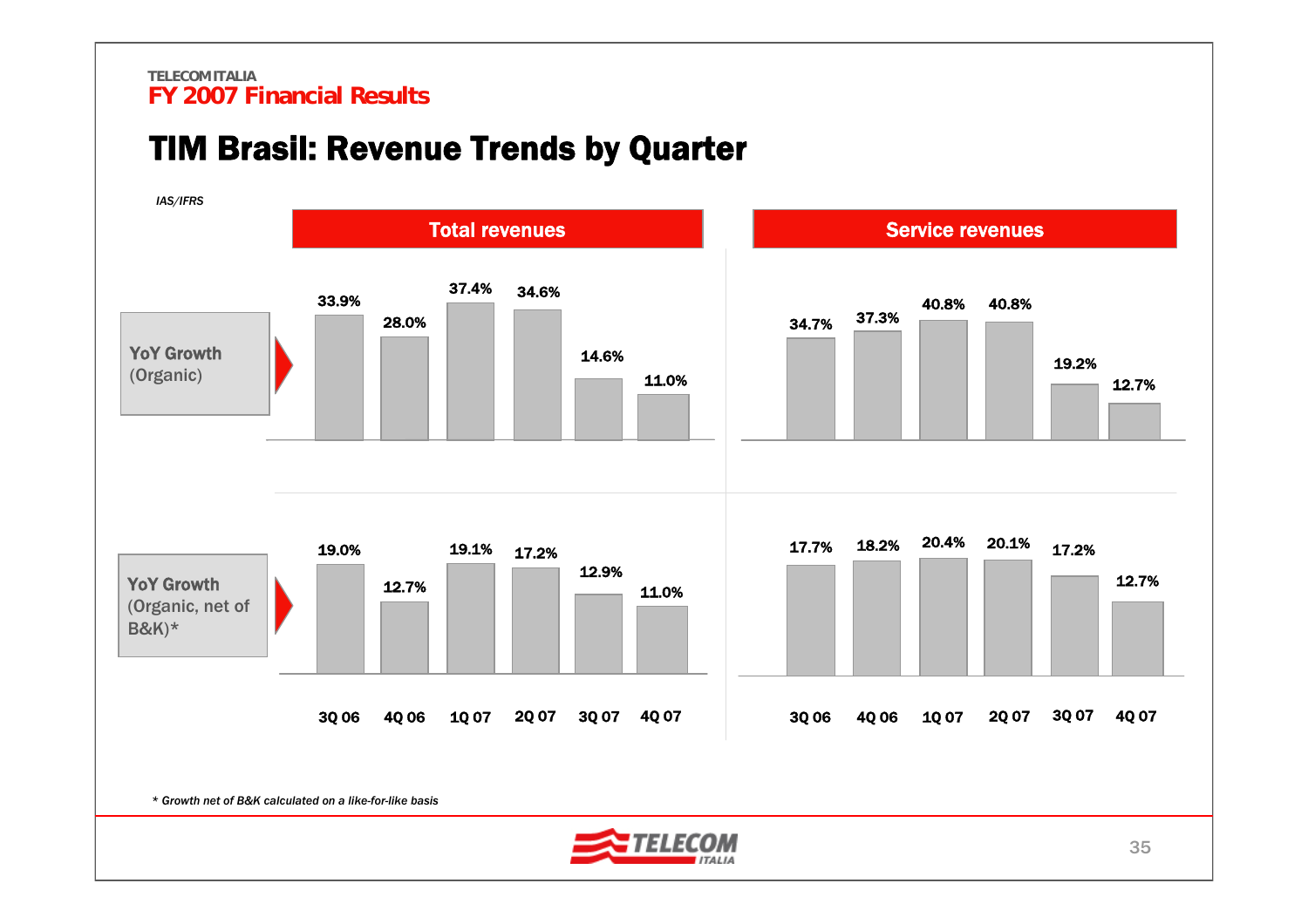## Agenda

▶ FY 2007 business performance:

Domestic

- European BroadBand
- **▶TIM Brasil**
- ▶ Appendix

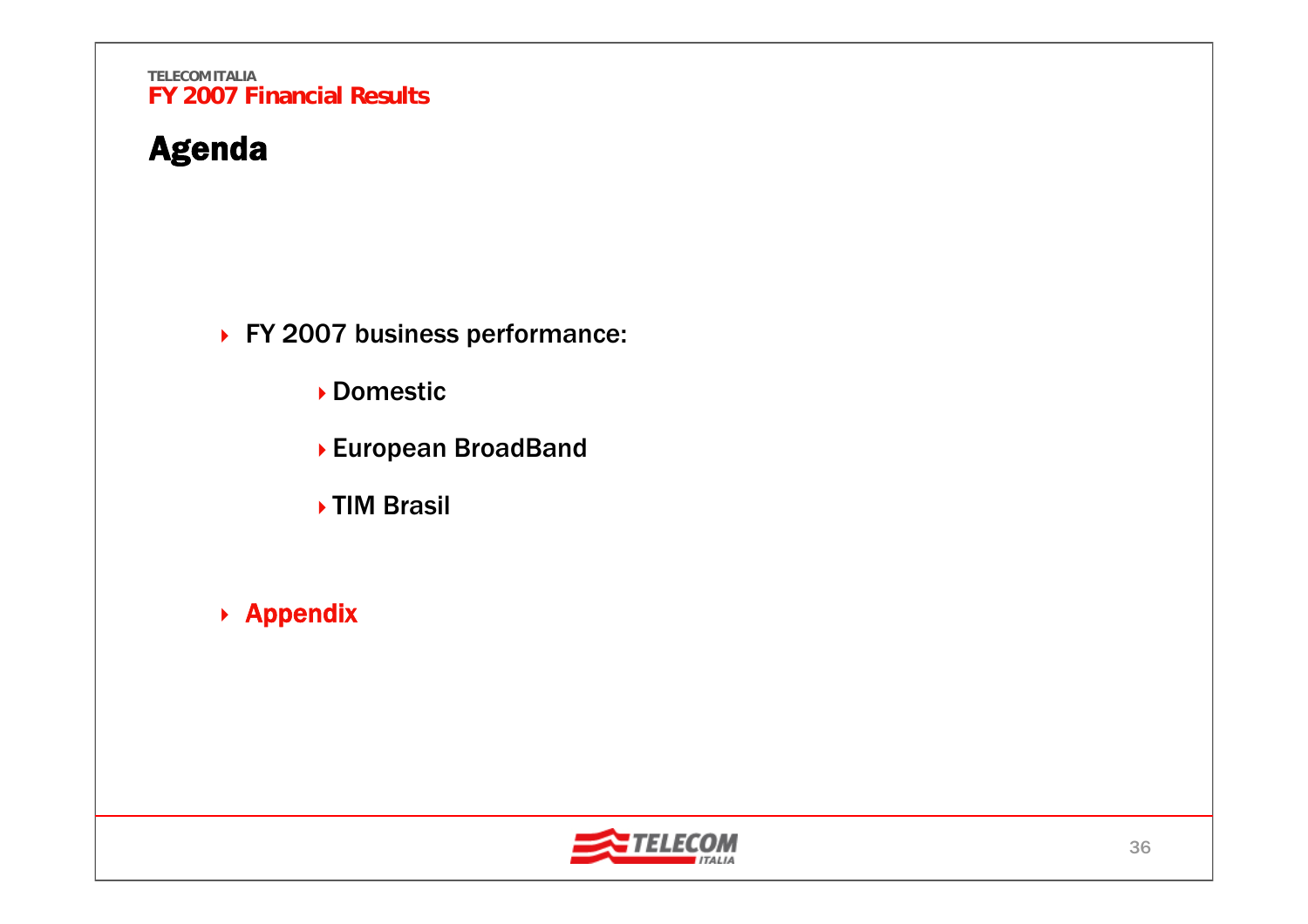## Domestic: Main Results – Organic Trend FY '07

*Mln. €*

| MIn. €          |                                  |                                                                                                 | 2006                                     |                                |                        |                                                                                      | 2007                           |                                                                                                                                                                                       |              | <b>Organic trend</b>       |                                               |
|-----------------|----------------------------------|-------------------------------------------------------------------------------------------------|------------------------------------------|--------------------------------|------------------------|--------------------------------------------------------------------------------------|--------------------------------|---------------------------------------------------------------------------------------------------------------------------------------------------------------------------------------|--------------|----------------------------|-----------------------------------------------|
|                 | 2006<br><b>Reported</b><br>(IAS) | <b>Change in</b><br><b>Perimeter</b>                                                            | <b>Exchange</b><br>rate<br><b>impact</b> | <b>Except.</b><br><b>items</b> | 2006<br><b>Organic</b> | 2007<br><b>Reported</b>                                                              | <b>Except.</b><br><b>items</b> | 2007<br><b>Organic</b>                                                                                                                                                                | $\Delta$ Abs | 2007 vs 2006<br>$\Delta$ % |                                               |
|                 |                                  |                                                                                                 |                                          |                                |                        |                                                                                      |                                |                                                                                                                                                                                       |              |                            | $\blacktriangleright$ -4.2% Excluding<br>NGN* |
| <b>Revenues</b> | 25,785                           | $-11$                                                                                           | $-23$                                    |                                | 25,751                 | 24,220                                                                               | $+32$                          | 24,252                                                                                                                                                                                | $-1,499$     | $-5.8%$                    | ▶ Termination F-F                             |
| <b>Fixed</b>    | 16,988                           | $-11$                                                                                           | $-23$                                    |                                | 16,954                 | 15,727                                                                               | $-24-$                         | 15,703                                                                                                                                                                                | $-1,251$     | $-5.8%$                    |                                               |
| <b>Mobile</b>   | 10,210                           | 0                                                                                               | 0                                        |                                | 10,210                 | 9,922                                                                                | $+56-$                         | 9,978                                                                                                                                                                                 | $-232$       | $-5.8%$                    |                                               |
| <b>Ebitda</b>   | 11,893                           | $-5$                                                                                            | $-4$                                     | $+195$                         | 12,079                 | 10,174                                                                               | $+765$                         | 10,939                                                                                                                                                                                | $-1,140$     | $-9.4%$                    | ▶ H3G Litigation                              |
| <b>Ebit</b>     | 7,676                            | $-5$                                                                                            | $-1$                                     | $+85$                          | 7,755                  | 5,751                                                                                | $+751$                         | 6,502                                                                                                                                                                                 |              | $-1,253$ 16.2%             |                                               |
| Þ.<br>Ы<br>Þ.   |                                  | Restructuring Charges: 96 € mln<br>OLO's Transaction: 24 € mln<br>Fastweb Arbitration: 61 € mln |                                          |                                |                        | Real estate project: -135 $\epsilon$ mln<br>▶ Other exceptional: $25 \in \text{mln}$ |                                | Elitigation with OLO: 448 $\epsilon$ mln<br>Restructuring Costs: 164 € mln<br>Fermination F-F: 92 $\epsilon$ mln<br><b>Provision for Antitrust Fine: 20 <math>\epsilon</math> mln</b> |              |                            |                                               |
| ¥.              |                                  | Other exceptional: $14 \text{ } \in \text{mln}$                                                 |                                          |                                |                        |                                                                                      |                                | AGCOM Fine: 6 € mln<br>▶ Other exceptional: $35 \notin$ mln                                                                                                                           |              |                            |                                               |

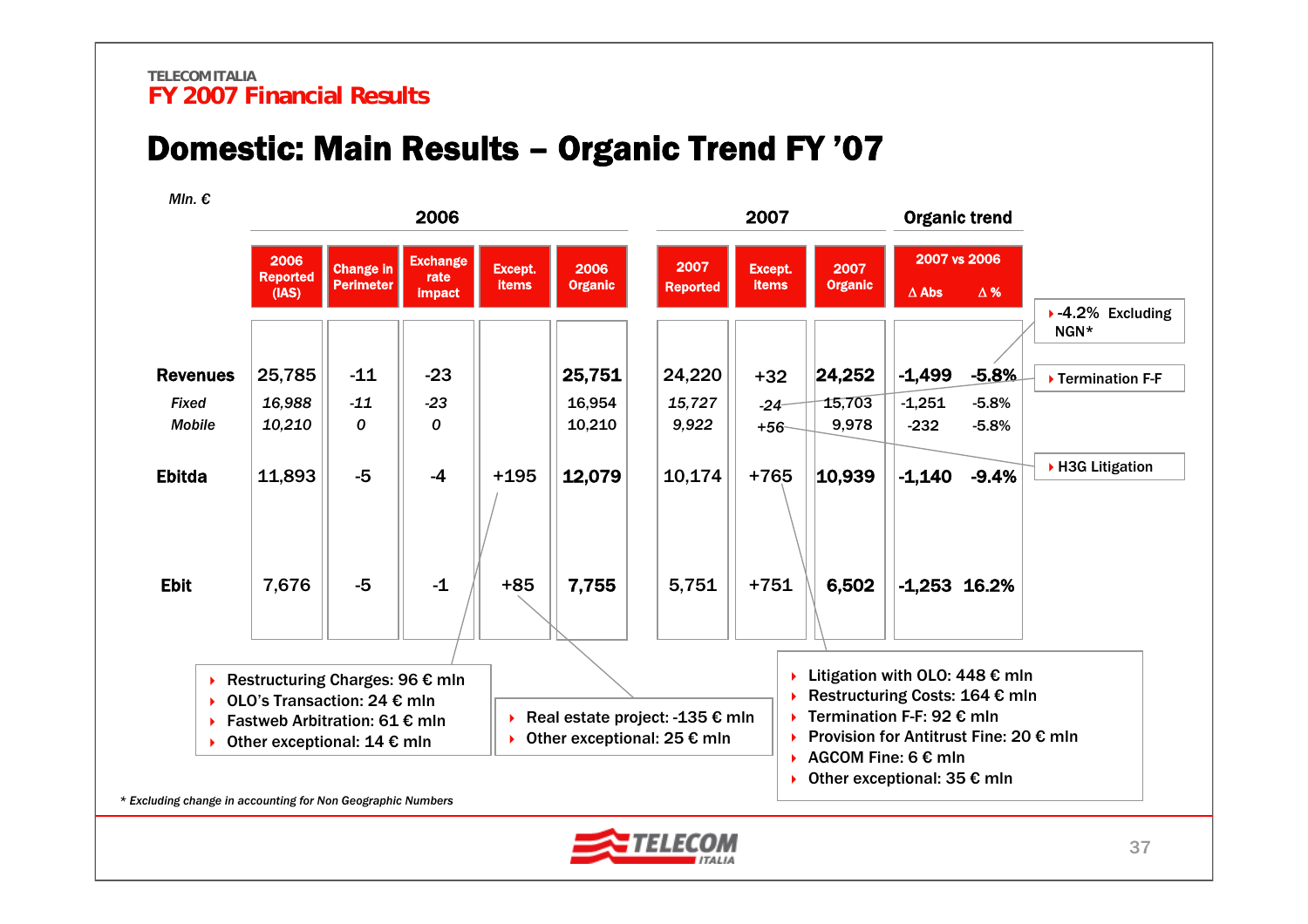## Fixed Access lines

|                                                   | 2006  | <b>IQ 07</b> | <b>IH 07</b> | <b>9M 07</b> | 2007  |
|---------------------------------------------------|-------|--------------|--------------|--------------|-------|
| million access                                    |       |              |              |              |       |
| <b>TI Wireline Retail Access</b>                  | 20.5  | 20.1         | 19.8         | 19.6         | 19.2  |
| '000 access<br>OLO Access (on TI infrastructure)* |       |              |              |              |       |
| <b>ULL</b>                                        | 1,711 | 1,967        | 2,322        | 2,521        | 2,930 |
| <b>Virtual ULL</b>                                | 254   | 357          | 327          | 250          | 178   |
| Shared Access (ADSL)**                            | 279   | 288          | 279          | 260          | 244   |

*\* Restated (change in data mining systems)* 

*\*\* Included in TI Retail Access*

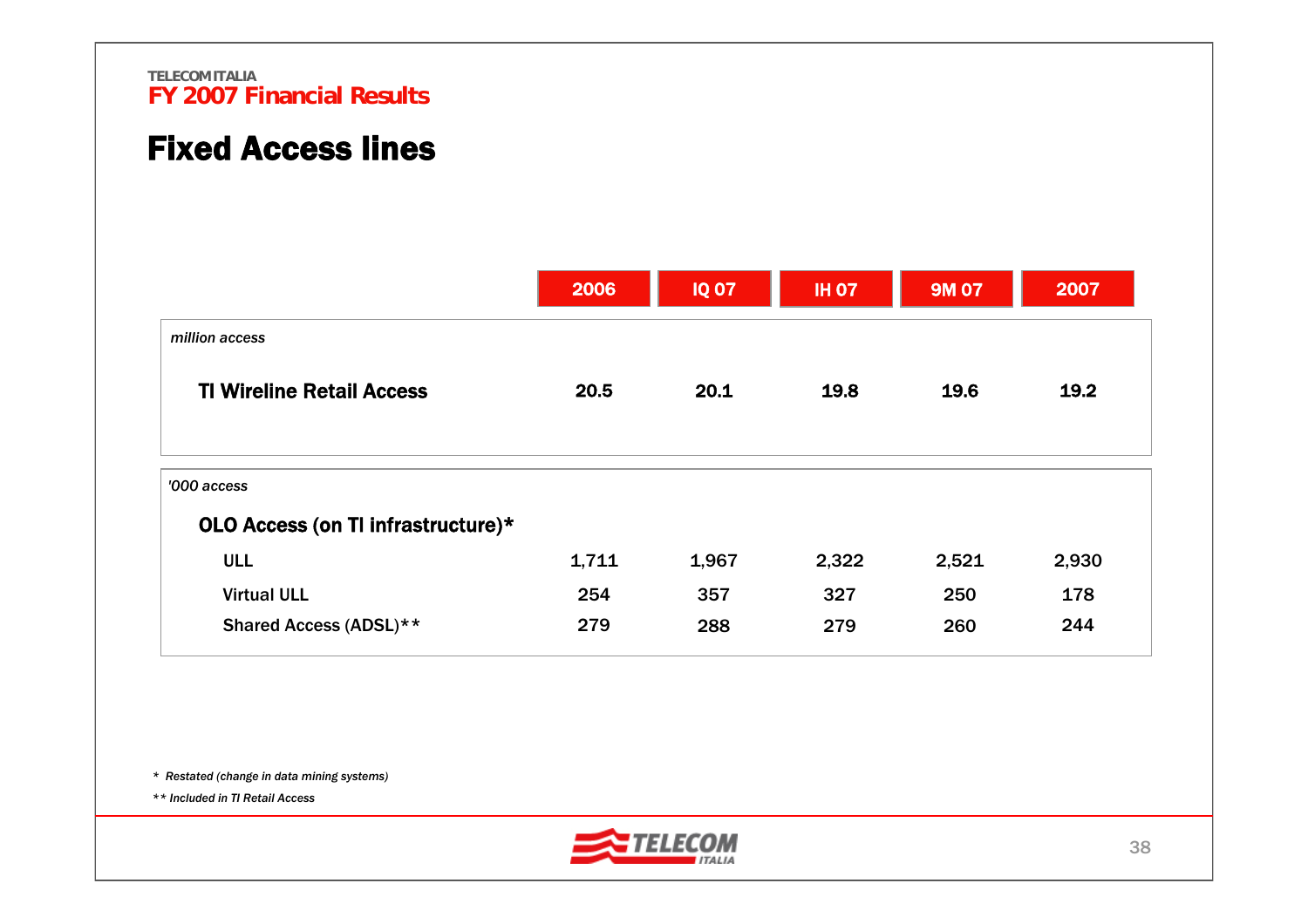### Domestic fixed: Wholesale Services Revenues

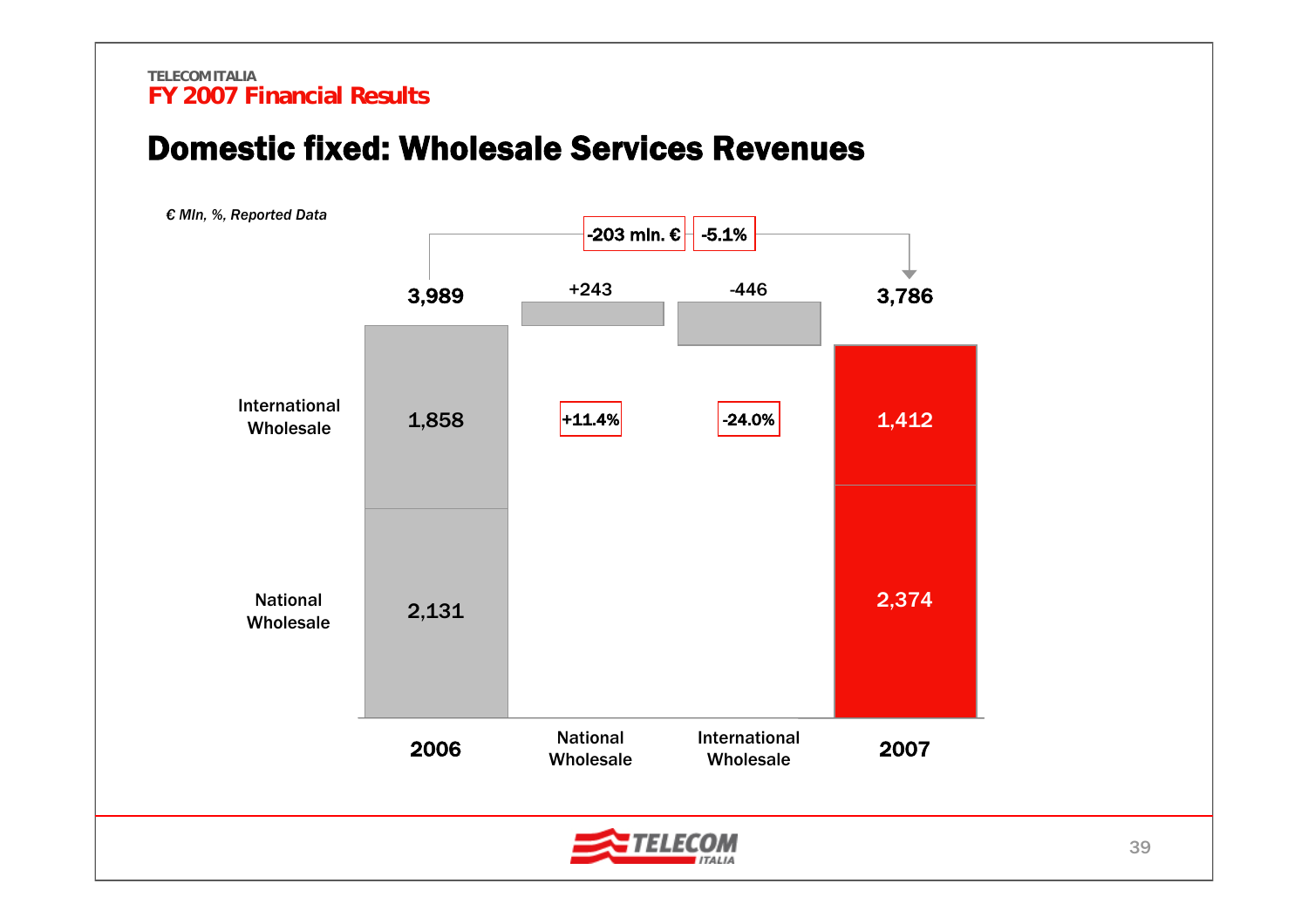### Domestic Mobile Revenues Breakdown: Retail & Wholesale

|                       |                            |              |                | 2007         |            |             | 2006       |                |            |         |                   | $\Delta$ % YoY |                   |       | △% YoY Normalized ^ |      |            |
|-----------------------|----------------------------|--------------|----------------|--------------|------------|-------------|------------|----------------|------------|---------|-------------------|----------------|-------------------|-------|---------------------|------|------------|
|                       |                            | IQ           | <b>IIQ</b>     | <b>IIIQ</b>  | <b>IVQ</b> | IQ          | <b>IIQ</b> | <b>IIIQ</b>    | <b>IVQ</b> | IQ      | <b>IIQ</b>        | IIIQ           | <b>IVQ</b>        | IQ    | IIQ                 | IIIQ | <b>IVQ</b> |
| <b>Mobile Totale*</b> | Revenues (MIn $\epsilon$ ) | 2.365        | 2.551          | 2.513        | 2.549      | 2.370       | 2.611      | 2.584          | 2.644      | (0,2)   | (2,3)             | (2,7)          | (3,6)             | 2,9   | 4,7                 | 4,4  | 4,5        |
|                       | <b>Services</b>            | 2.274        | 2.321          | 2.366        | 2.244      | 2.264       | 2.350      | 2.420          | 2.364      | 0,4     | (1,2)             | (2,2)          | (5,1)             | 3,7   | 6,5                 | 5,4  | 4,0        |
|                       | <b>Outgoing Voice</b>      | 1.331        | 1.296          | 1.367        | 1.247      | 1.312       | 1.373      | 1.449          | 1.414      | 1,5     | (5,6)             | (5,7)          | (11,8)            | 3,7   | 4,1                 | 2,4  | (1,0)      |
|                       | Fee                        | 235          | 95             | 121          | 78         | 228         | 241        | 253            | 295        | 3,3     | (60, 6)           |                | $(52,0)$ $(73,7)$ |       |                     |      |            |
|                       | Voice                      | 1.096        | 1.201          | 1.246        | 1.170      | 1.084       | 1.132      | 1.196          | 1.118      | 1,1     | 6,1               | 4,1            | 4,6               |       |                     |      |            |
|                       | <b>Incoming Voice</b>      | 410          | 425            | 365          | 370        | 445         | 461        | 419            | 418        | (7,8)   | (7, 9)            |                | $(12,9)$ $(11,5)$ |       |                     |      |            |
|                       | <b>VAS</b>                 | 451          | 466            | 487          | 525        | 407         | 386        | 432            | 424        | 10,8    | 20,5              | 12,6           | 23,9              |       |                     |      |            |
|                       | Visitors/Other             | 82           | 135            | 148          | 101        | 100         | 129        | 120            | 109        | (18,1)  | 4,1               | 23,5           | (7,1)             |       |                     |      |            |
|                       | <b>Handsets</b>            | 91           | 230            | 147          | 306        | 107         | 262        | 163            | 280        | (14,6)  | (12,0)            | (10,3)         | 9,2               |       |                     |      |            |
| <b>Retail</b>         | Revenues (MIn $\epsilon$ ) | 2.274        | 2.420          | 2.359        | 2.470      | 2.266       | 2.485      | 2.463          | 2.515      | 0,3     | (2,6)             | (4,2)          | (1,8)             | 3,2   | 4,2                 | 2,4  | 6,0        |
|                       | <b>Services</b>            | 2.183        | 2.190          | 2.212        | 2.165      | 2.160       | 2.224      | 2.301          | 2.235      | 1,1     | (1, 5)            | (3, 9)         | (3,1)             | 4,1   | 6,1                 | 3,3  | 5,6        |
|                       | <b>Outgoing Voice</b>      | 1.331        | 1.295          | 1.365        | 1.247      | 1.312       | 1.372      | 1.449          | 1.389      | 1,4     | (5,7)             | (5,8)          | (10,2)            | 3,7   | 4,0                 | 2,3  | 0,7        |
|                       | Fee                        | 235          | 95             | 121          | 78         | 228         | 241        | 253            | 271        | 3,3     | (60, 6)           |                | $(52,1)$ $(71,4)$ |       |                     |      |            |
|                       | Voice                      | 1.095        | 1.200          | 1.243        | 1.170      | 1.084       | 1.132      | 1.196          | 1.118      | 1,0     | 6,0               | 3,9            | 4,6               |       |                     |      |            |
|                       | <b>Incoming Voice</b>      | 407          | 422            | 361          | 365        | 436         | 453        | 413            | 414        | (6, 7)  | (6,8)             |                | $(12,7)$ $(11,9)$ |       |                     |      |            |
|                       | <b>VAS</b>                 | 449          | 464            | 485          | 524        | 405         | 385        | 430            | 421        | 10,7    | 20,5              | 12,7           | 24,4              |       |                     |      |            |
|                       | Other                      | (3)          | 9              | $\mathbf{2}$ | 29         | 7           | 13         | 8              | 10         | n.s.    | (35,3)            | (80,2)         | 181,4             |       |                     |      |            |
|                       | <b>Handsets</b>            | 91           | 230            | 147          | 306        | 106         | 261        | 162            | 281        |         | $(14,5)$ $(11,8)$ | (9,8)          | 9,0               |       |                     |      |            |
| Wholesale**           | Revenues (MIn $\epsilon$ ) | 90           | 132            | 154          | 79         | 104         | 127        | 121            | 129        | (12, 9) | 4,0               | 27,9           | (38, 9)           | (5,2) | 13,3                | 44,3 | (23,6)     |
|                       | <b>Services</b>            | 90           | 132            | 154          | 79         | 104         | 126        | 120            | 130        | (12, 9) | 4.4               | 29,2           | (39,2)            | (5,1) | 13,8                | 45,8 | (24, 0)    |
|                       | <b>Outgoing Voice</b>      | 1            | 1              | $\mathbf 2$  | (0)        | 0           | 0          | (0)            | 24         | n.s.    | n.s.              | n.s.           | n.s.              |       |                     |      |            |
|                       | <b>Incoming Voice</b>      | з            | 3              | 4            | 5          | 9           | 8          | 6              | 4          | (63, 4) | (65, 5)           | (32,0)         | 32,0              |       |                     |      |            |
|                       | <b>VAS</b>                 | $\mathbf{2}$ | $\overline{2}$ | $\mathbf{2}$ | 1          | 2           | 1          | $\overline{2}$ | 3          | 25,0    | 32,7              | 0,8            | (52, 6)           |       |                     |      |            |
|                       | Visitors/Other             | 85           | 126            | 146          | 72         | 93          | 116        | 112            | 99         | (9,2)   | 8,6               | 30,5           | (26, 6)           |       |                     |      |            |
|                       | <b>Handsets</b>            | $\mathbf 0$  | $\mathbf 0$    | (0)          | (0)        | $\mathbf 0$ | 1          | 1              | (1)        | n.s.    | n.s.              | n.s.           | n.s.              |       |                     |      |            |

*\* Excluding H3G arbitration effect on revenues (56 mln € IVQ07)*

*\*\* International Roaming, National Roaming H3G, Site Sharing, Access Fee OLO, Other* 

*^ Net discontinuities: Impact DL Bersani, F-M Tariff cut , Reding*

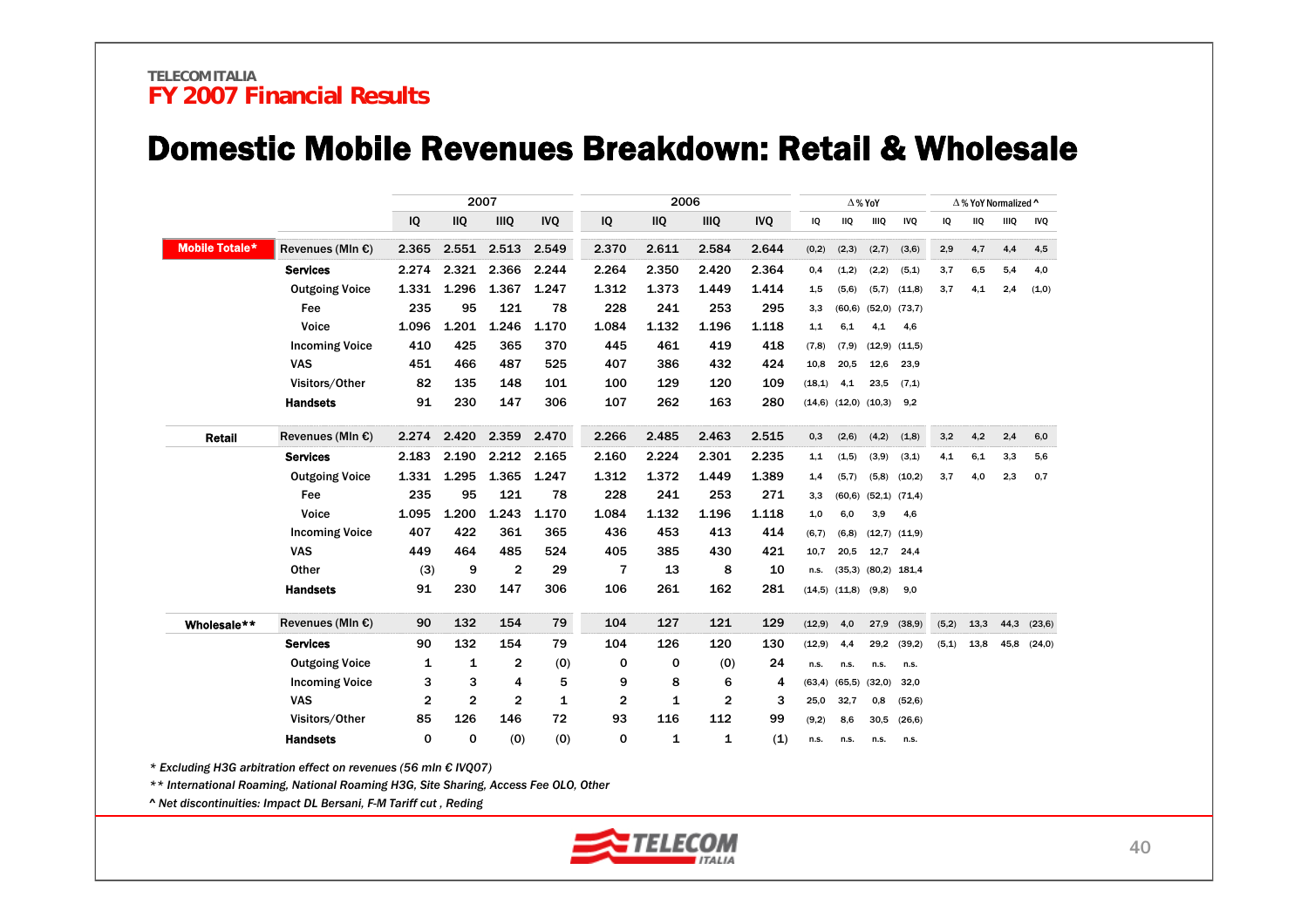### TIM Brasil: Main Results FY '07 vs '06 Organic Growth in LC

*IAS/IFRS - Million Reais, %*



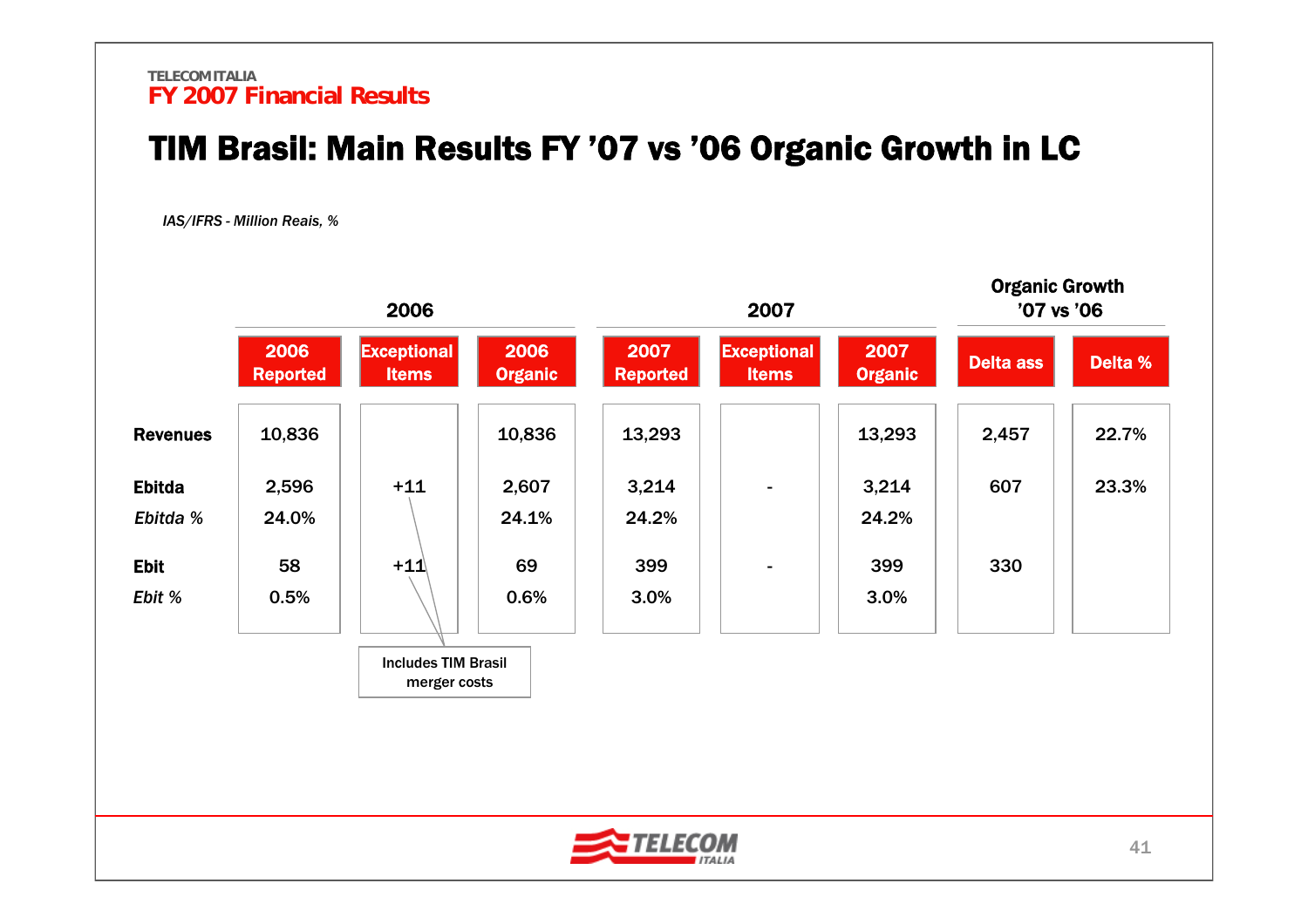## TIM Brasil: EBITDA 4Q on a like-for-like basis

*IAS/IFRS - Million Reais, %*

|                                               |                                                        |                    | <b>4Q07</b>             |                  |
|-----------------------------------------------|--------------------------------------------------------|--------------------|-------------------------|------------------|
|                                               | 2006                                                   | <b>Adjustments</b> | 2006<br><b>Restated</b> | 2007             |
| <b>Revenues Reported</b>                      | 3.241                                                  |                    | 3.241                   | 3.599            |
| <b>EBITDA Reported</b><br>Ebitda Margin       | 953<br>29.4%                                           | $-87$              | 866<br>26.7%            | 998<br>27.7%     |
| <b>Exceptional Items</b>                      | 0                                                      |                    | 0                       | $\boldsymbol{0}$ |
| <b>EBITDA Organic</b><br><b>Ebitda Margin</b> | 953<br>29.4%                                           | $-87$              | 866<br>26.7%            | 998<br>27.7%     |
|                                               | <b>Different SAC accounting</b><br>between '06 and '07 |                    | $+1.0$ pp               |                  |